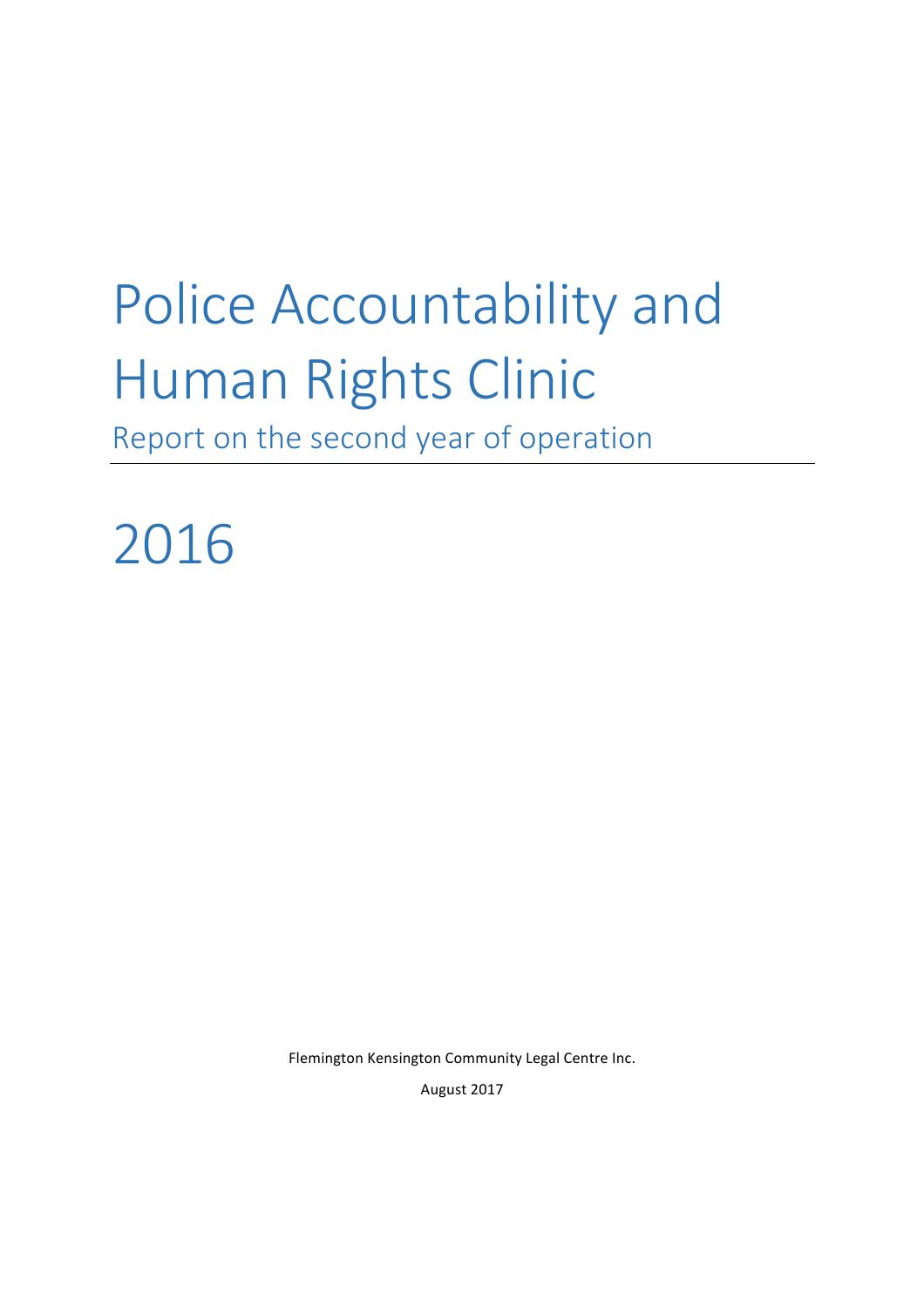## Contents:

## About the Police Accountability Project

The Police Accountability Project (PAP) is a specialist, innovative, public interest legal project located within the Flemington and Kensington Community Legal Centre, taking the lead in police accountability law and strategies. It is based in the legal centre in Kensington, Victoria, Australia.

PAP was formed in 2007 and provides victim-centred remedies, strategic litigation and case work, evidence based research, community support and policy and law reform advocacy around a range of key police accountability issues. PAP aims to drive the political, cultural and systemic change required for true police accountability.

PAP is recognised as a flagship specialist legal project and has achieved considerable impacts and national and international recognition over recent years. PAP has been able to attract considerable pro-bono assistance and a very dedicated and talented staff and volunteer base, has received numerous awards and short listings and has achieved some incredible and unprecedented legal outcomes.

Contact: **Anthony Kelly** Executive Officer, Police Accountability Project Flemington Kensington Community Legal Centre T: 

W: www.policeaccountability.org.au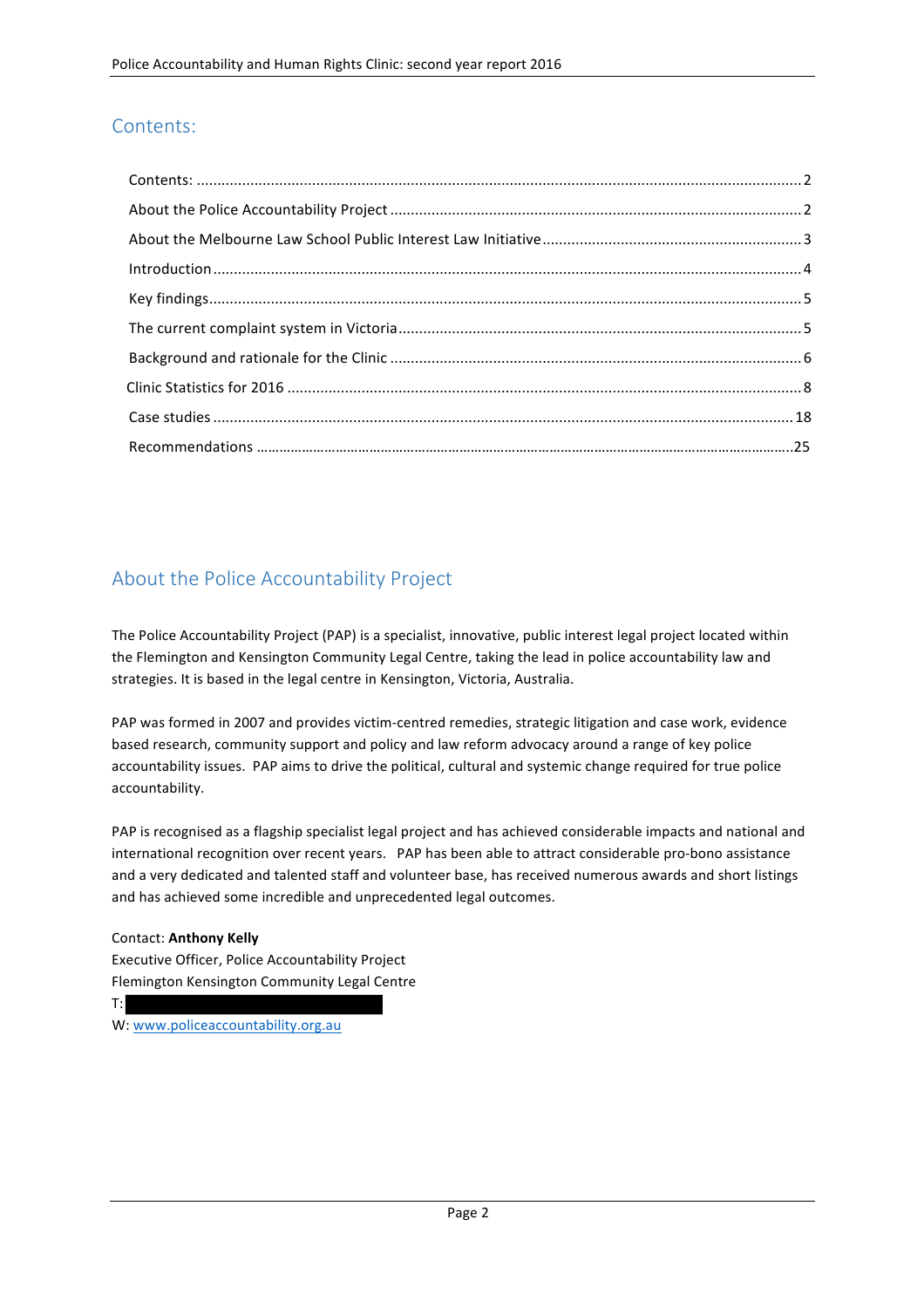## About the Melbourne Law School Public Interest Law Initiative

Melbourne Law School (MLS) launched the Public Interest Law Initiative (PILI) in 2012. PILI aims to give students practical legal experience and provide the community with much needed additional resources for public interest law causes, particularly the provision of legal advice and assistance to disadvantaged clients. PILI offers a range of innovative subjects and experiential learning opportunities to students, which include external placements, internships and clinics, supplemented by induction and debrief sessions and a series of relevant seminars. These opportunities allow students to develop practical legal skills, while making a real difference to the lives of the most vulnerable in our society.

PILI provides students with experience in public interest law environments where they can develop skills through practical application of their legal knowledge. Clinical law placements allow students to facilitate access to justice for members of the community experiencing financial and social disadvantage.

#### **Contact: Kate Fischer Doherty**

Director, Public Interest Law Initiative | Director of Clinical Programs Melbourne Law School | The University of Melbourne

**T:** W: www.unimelb.edu.au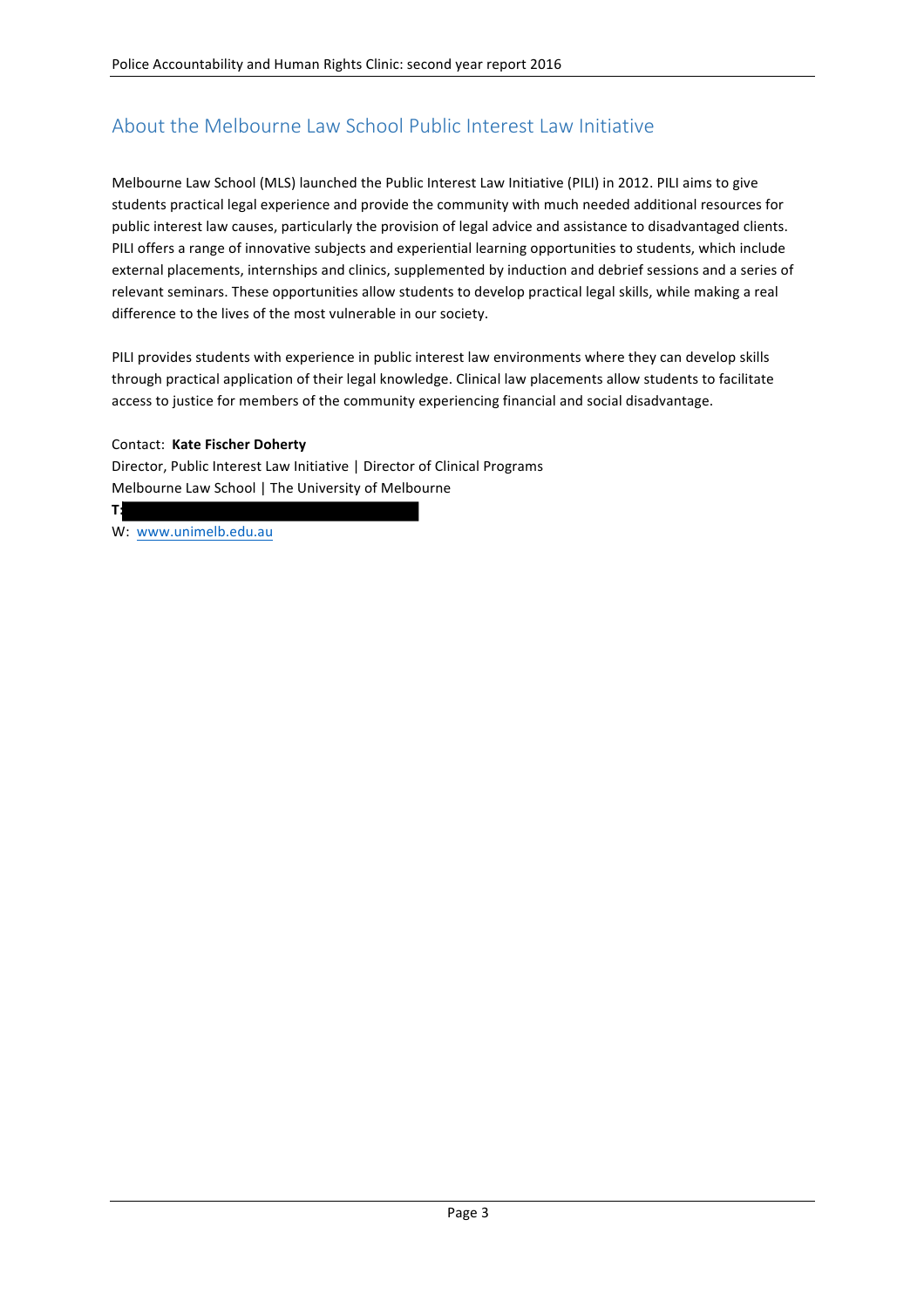#### Introduction

In March 2015, the Flemington & Kensington Community Legal Centre's ("FKCLC") Police Accountability Project, in conjunction with the Melbourne University Law School, commenced running Victoria's first state-wide police complaints clinic. In September 2015, the clinic received funding for two years from the Victorian Legal Services Board (LSB).

This report details the second year of the clinic's operation.

Victoria's first Police Accountability and Human Rights Clinic provides advice, referral, support and casework to victims of police misconduct and greatly expands FKCLC's capacity to meet this identified high legal need.

The clinic runs during university semesters and sees an average of four new clients a week during this period. The clinic also provides people with basic advice about how to make a police complaint and how to do a Freedom of Information (FOI) application.

The aim of the clinic is to:

- 1. Advise people with complaints against police about how to make a complaint and obtain information from Victoria Police.
- 2. Provide casework assistance in relation to police complaints to people who meet our guidelines during university semesters and where capacity exists.
- 3. Advocate to improve people's experiences of the complaint system and if possible to improve the outcomes of the complaints process.
- 4. Collect data about complaints against Victoria Police and the effectiveness of Victoria's complaint system.
- 5. Refer people who wish to take civil action in relation to their matter to appropriate law firms;
- 6. Refer people seeking assistance with criminal defences in contexts where they wish to make a complaint; and
- 7. Advocate for a more effective and independent police complaint system.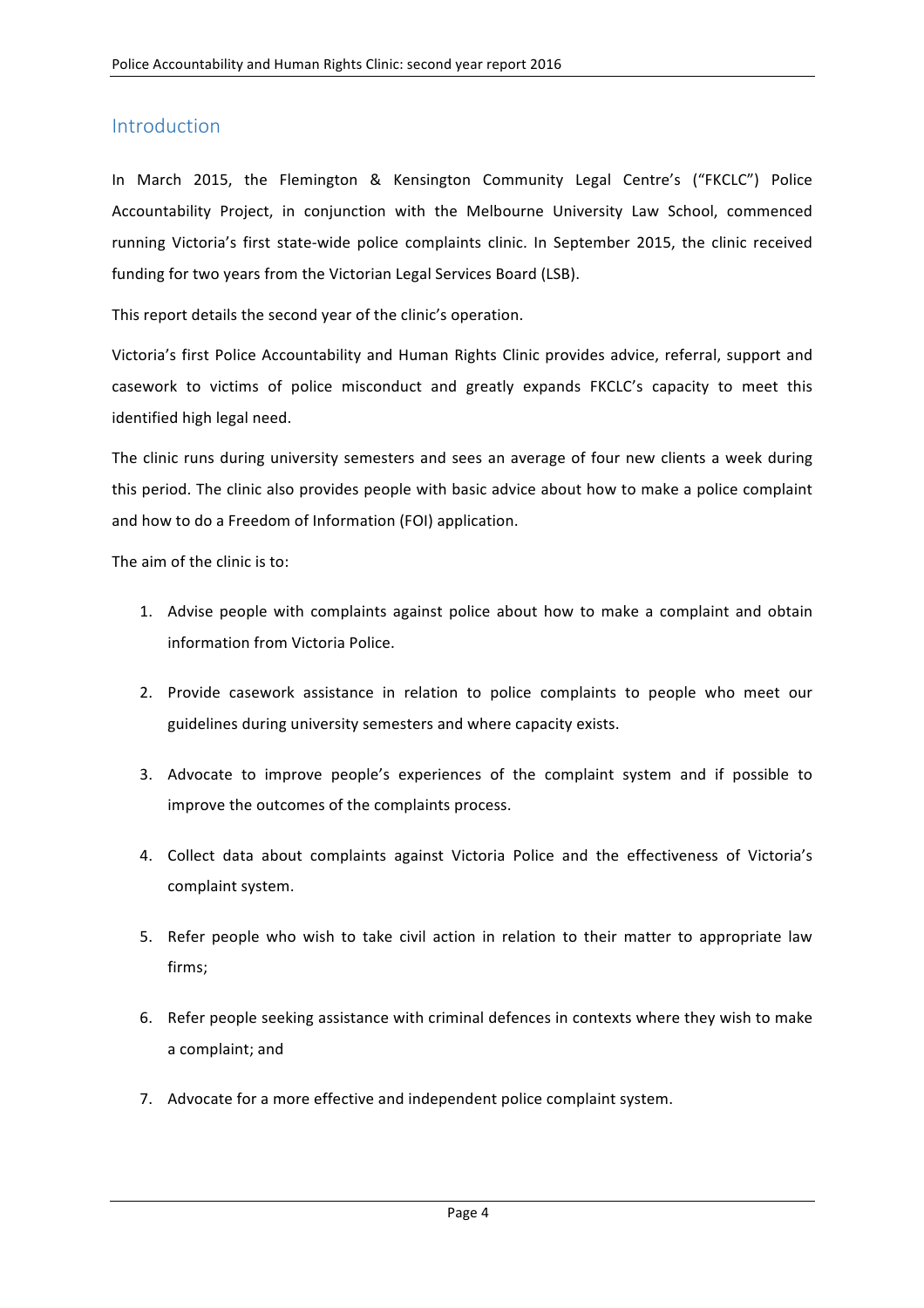## Key findings

- 1. Of the 59 allegations filed through the clinic as complaints with Victoria Police during 2016, for which the investigation has been concluded (44 in total), only 1 was substantiated. This is a 2% substantiation rate.
- 2. The most frequent allegation made was duty failure, followed by excessive force.
- 3. There continue to be allegations of racially biased policing despite Victoria Police's zero tolerance towards racial profiling.
- 4. There is a far higher demand for our service than we can provide. We were able to provide ongoing casework for 45 people. Approximately 33 people seeking criminal defence work for matters linked to their police complaint were turned away. 123 people seeking ongoing casework assistance were turned away.

#### The current complaint system in Victoria

In Victoria, there are three ways you can file a complaint against police:

- 1. Make a complaint at a local police station.
- 2. Make a complaint to the Police Conduct Unit (PCU) a Unit within Professional Standards Command (PSC) of Victoria Police. The role of PSC is to enhance and further promote a culture of high ethical standards throughout Victoria Police. The PCU was set up for people wishing to make a complaint or compliment on service given by a particular police member.
- 3. Make a complaint to the Independent Broad-based Anti-Corruption Commission (IBAC). The overwhelming majority of complaints made to IBAC are either dismissed or referred to Victoria Police for investigation.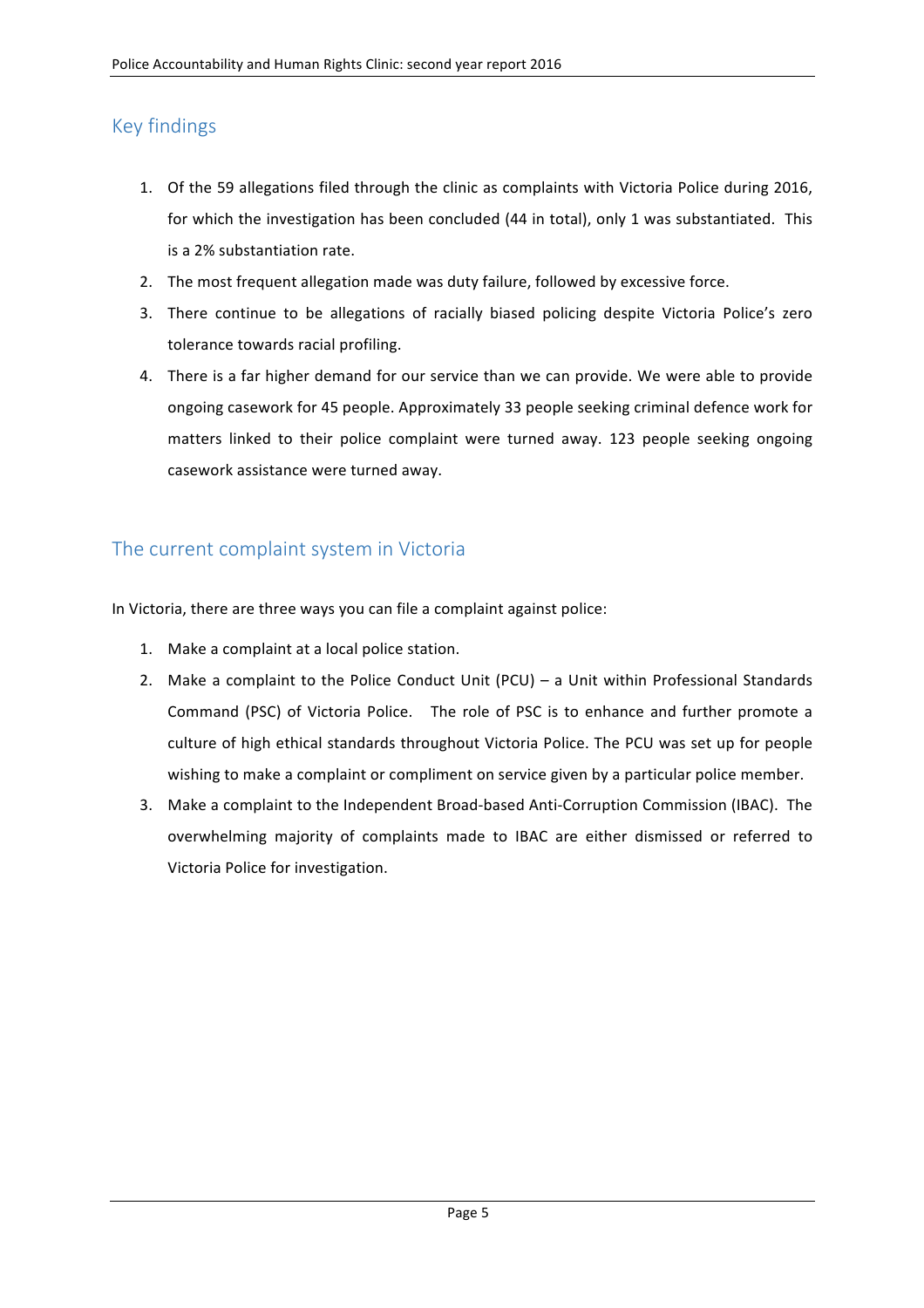#### Background and rationale for the Clinic

Access to justice after police assault or misconduct remains a significant unmet legal need in Victoria. According to the National Legal Needs Assessment Framework (LNAF) Unfair Police *treatment* is more likely to be experienced by those with various Socio-Economic Relative *Disadvantage* indictors, including Indigenous Australians, Victims of Crime and those Aged: 15-24  $vears.<sup>1</sup>$ 

Very few law firms or community legal centres have the capacity or skills to take on police complaint matters. It remains a complex, resource intensive, under-funded and neglected area of law in Australia despite the clear, consistent and often grave impacts upon human rights. Clinics such as ours exist in the United States and Canada.

Complaints from members of the public are the gateway to police disciplinary proceedings and criminal charges and one of the few ways that police who engage in misconduct can be removed from the force. These are not consequences that other forms of action can provide.

Civil actions result in compensation for the victim, but not criminal or disciplinary outcomes. Complaints are the mechanism by which a police agency can learn and improve.

However, complaints against police have a poor track record for substantiation. As indicated above, of the 59 allegations filed through the clinic during 2016, for which the investigation was concluded, only 1 was substantiated. This is a 2% substantiation rate. Unfortunately, comprehensive statistics on substantiation rates are not published by either Victoria Police or IBAC. However, evidence from the practice literature support the data from the clinic that substantiation rates are low- a persisting feature of the police complaint system over many decades.<sup>2</sup>

Why is this? We believe that the following are major factors:

<u> 1989 - Johann Stein, marwolaethau a bh</u>

- 1. Complainant distrust of the process/ lack of support;
- 2. Biased and prejudiced police investigators who tend to disbelieve and criminalise complainants and to assist the police they are investigating to explain, justify or minimise their misconduct;
- 3. Poor quality investigations failing to interview all police/witnesses/obtain all evidence

 $1$  National Legal Needs & Strategic Planning Project Report, Victoria (Judith Stubb, Colleen Lux and Lewis Wilson, February 2012) pp 11, 20, 38.

 $<sup>2</sup>$  For example, Victoria Aboriginal Legal Service reported in 2017 that of 22 complaints about Victoria Police</sup> submitted by VALS clients between 2009 and 2014, none were substantiated in full (VALS Submission to the Inquiry into External Oversight of Police Corruption and Misconduct in Victoria, 2017), p 14.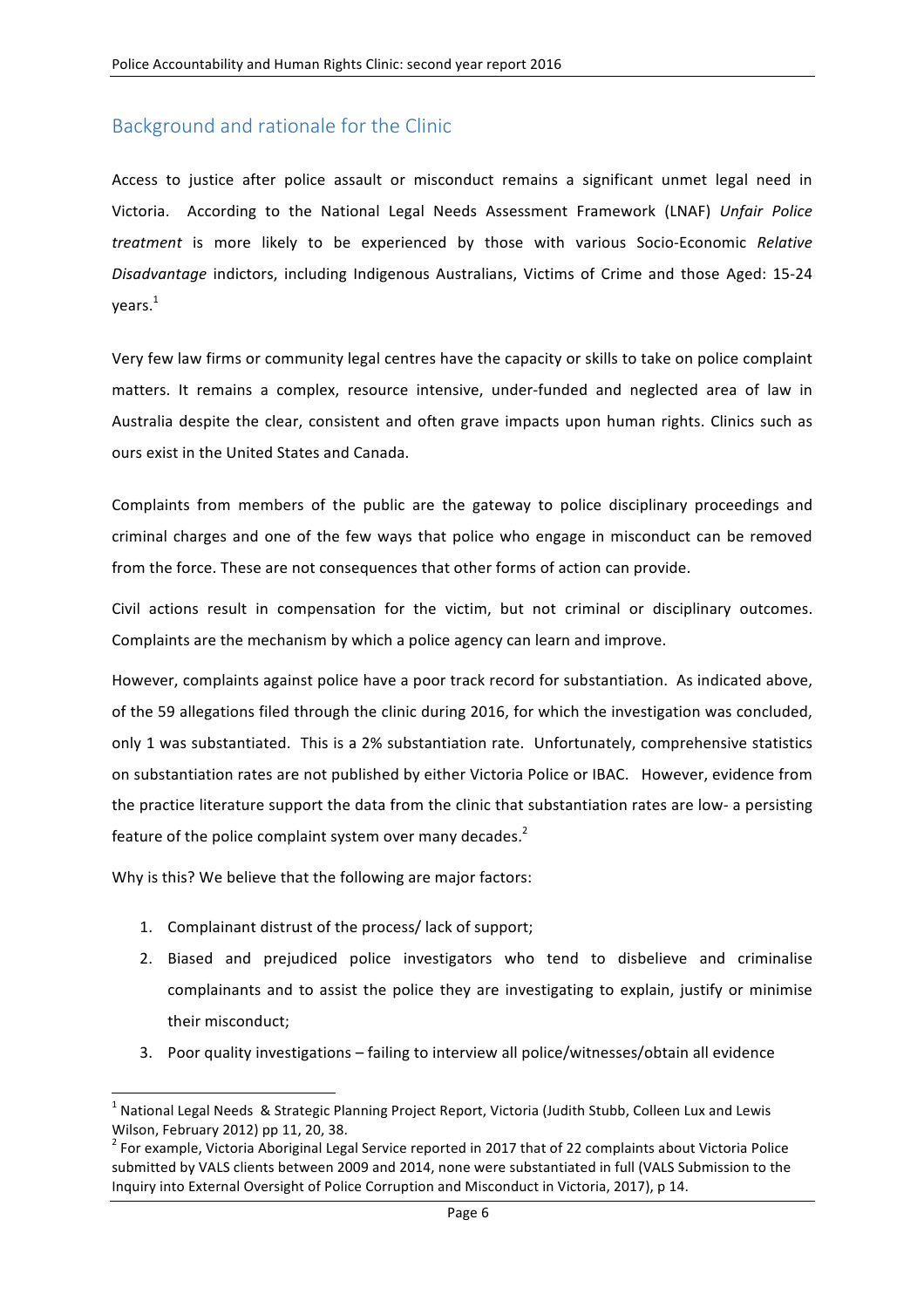4. Investigators are from a culture that can tend to view some illegality as acceptable and to justify force and other coercive behaviour. This means they tend to misapply the law in their decision-making. 

The clinic hopes to positively influence each of these factors. Ultimately however, these concerns are unlikely to be addressed until complaints are independently investigated by a fully resourced and empowered body.

#### Clinic intake criteria

Due to the high level of demand on the clinic, with its current resourcing, the clinic cannot assist people with criminal defences. In addition, the clinic has devised the following intake criteria for ongoing casework (that is matters where the clinic will advocate on behalf of the client and not just advise). Ongoing casework will be provided if we have solicitor capacity AND a matter fits one of the following categories:

- 1. Excessive force;
- 2. Racial profiling and other forms of discrimination;
- 3. Duty failure in cases of family violence;

Once it meets one of these categories, a further screen will be applied:

- A. Are we likely to be able to have an impact on the outcome of the complaint? (Impact test)
- B. How capable is the person to manage the matter on their own? (Vulnerability test)

Once the clinic has assisted with a police complaint, clients of the clinic frequently wish to consider taking civil action. The FKCLC - police litigation solicitor has some limited capacity to take on new files involving issues arising from the clinic. Frequently however cases are referred to firms who we know conduct litigation in this area on a "no win, no fee" basis.

Separate to the clinic, FKCLC's litigation work is carefully selected to have high strategic impact on police accountability issues in Victoria and particularly in the areas of excessive force, racial discrimination, duty failure in family violence and cases that expose issues relevant to Victoria Police's accountability mechanisms. Cases are conducted across Victoria's legal system (civil, criminal, coronial, discrimination) and sometimes taken to the United Nations as Human Rights Communications, where local redress systems fail. $3$ 

See for example, Horvath v Australia (1185/2009); Hickey v Australia (1995/2010)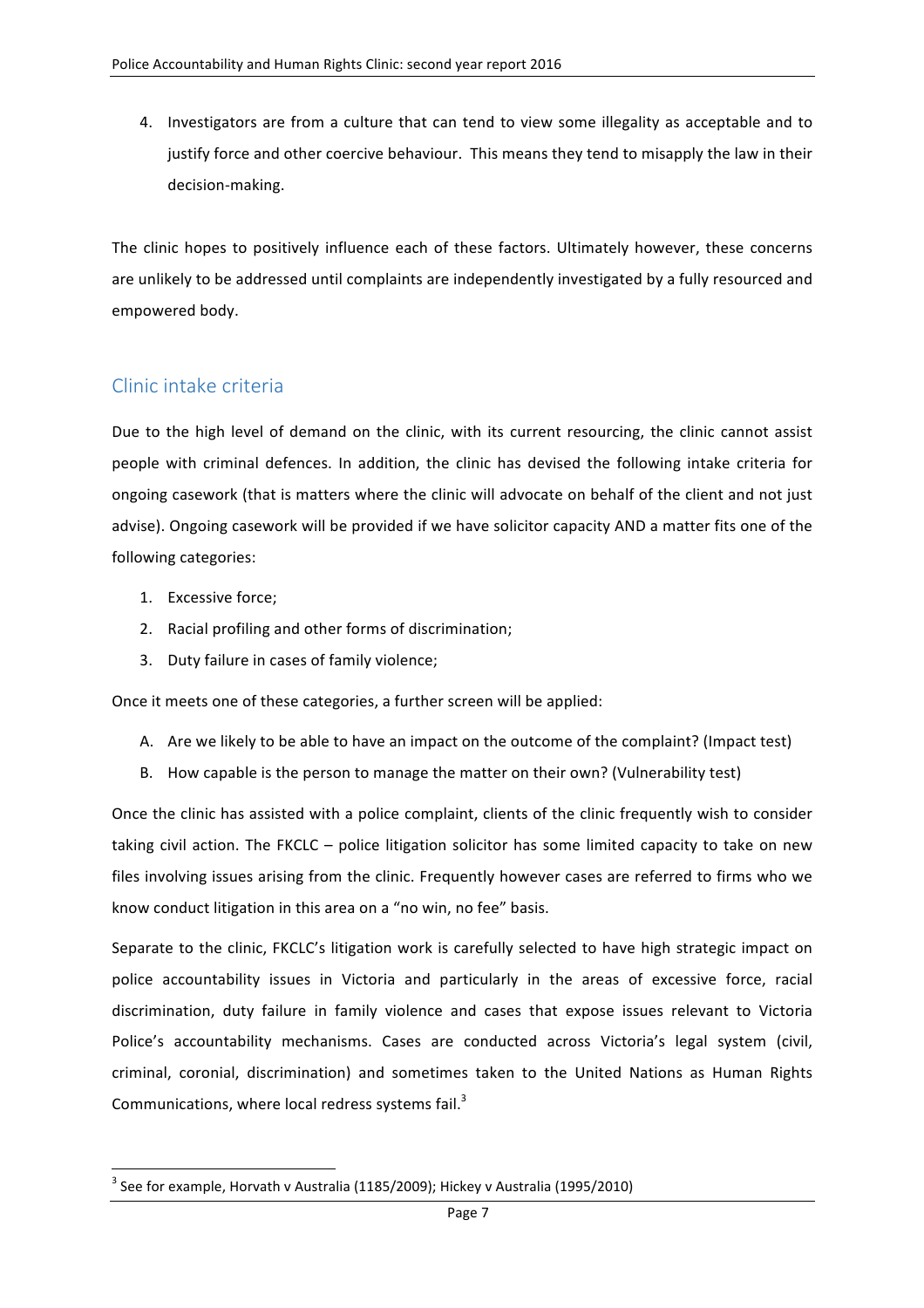# Clinic Statistics for 2016

The clinic first began seeing clients in March 2015. In 2016, 168<sup>4</sup> complainants approached the Police Complaints Clinic for legal assistance.

Clients were primarily referred from Victoria Legal Aid (VLA) (40%). Clients were also referred from their friends (12%), other Community Legal Centres (11%) and self-referred (from our website/Facebook/media) (10%). We did no advertising of the clinic, except to VLA and through our website, out of concerns of inundation.

Of the 168 complainants who approached the Police Complaints Clinic for legal assistance, the clinic opened 45 cases and provided advice to 123 people. Of the known data, 32 of the 168 complainants were charged for an offence that was linked to the circumstances of their complaint. While we were able to assist 6 of these clients through our police accountability litigation practice (a service FKCLC operates outside the clinic) we had to refer approximately 33 people to other CLCs and private or fee-paying practitioners for assistance with their criminal defence.

#### **Background of complainants**

#### Racial background of complainants

29% of clients seeking assistance from the clinic were born in countries other than Australia. 11.2% of complainants were born in Asia and 7.5% of complainants were born in Africa.



#### Socio-economic background of complainants

#### Figure 1: Income level of complainants.

The following statistics are compiled from known data in the FKCLC Police Complaints Clinic database.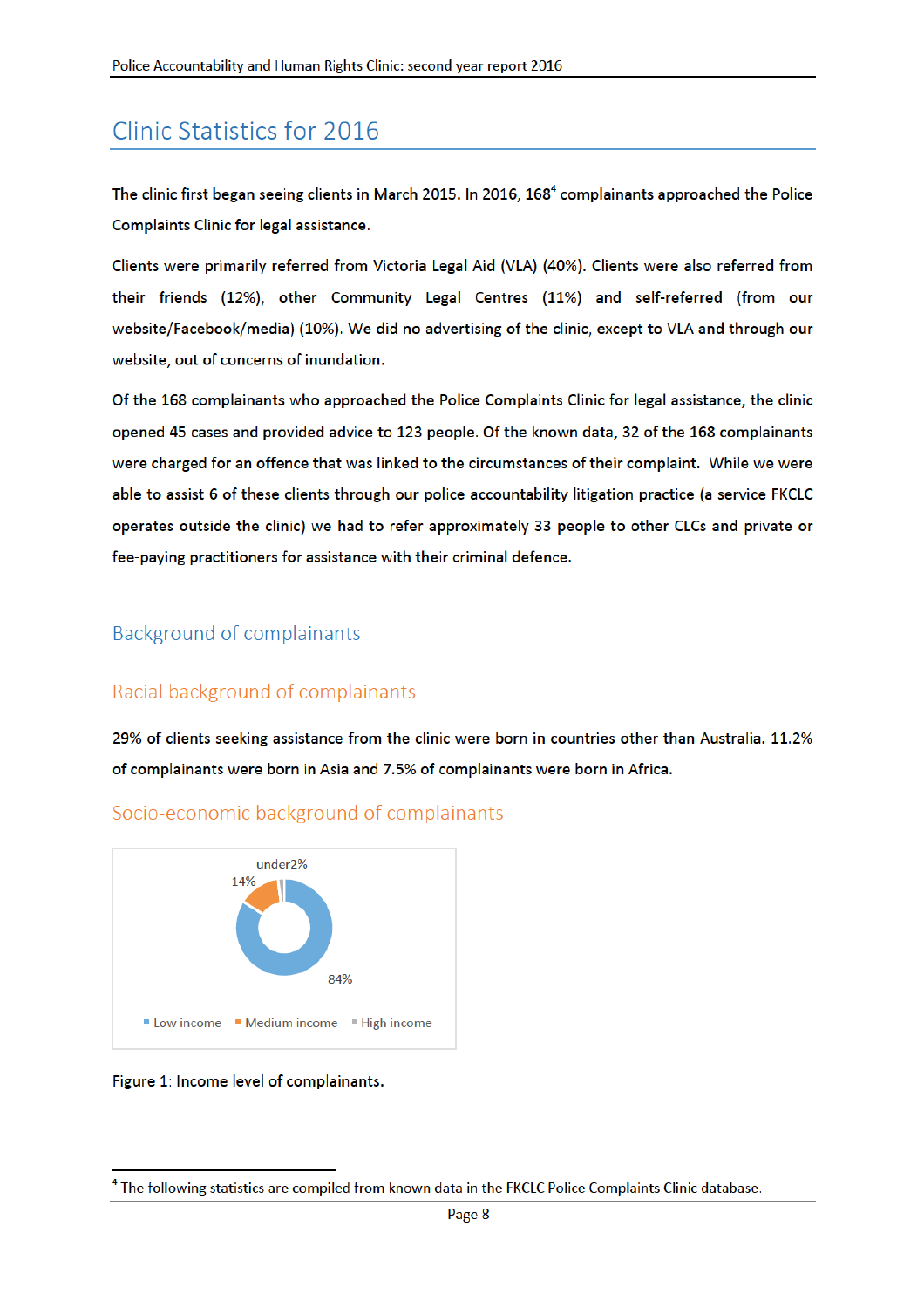84% of complainants have a low income. 14% of complainants reported a medium income. Less than 2% reported a high income.

## Gender of complainants

63% of complainants were male and 37% of complainants were female.



#### Disability status of complainants

#### Figure 2: Disability status of complainants.

48% of complainants reported having a disability. Of this group, 51% had a mental illness or cognitive disability and 21% had a physical disability.

## Age of complainants

95% of complainants were over 21-years-old. 5% of complainants were 21-years-old or younger.

#### Where do the complainants come from?

Clients came to our clinic from postcodes throughout Victoria.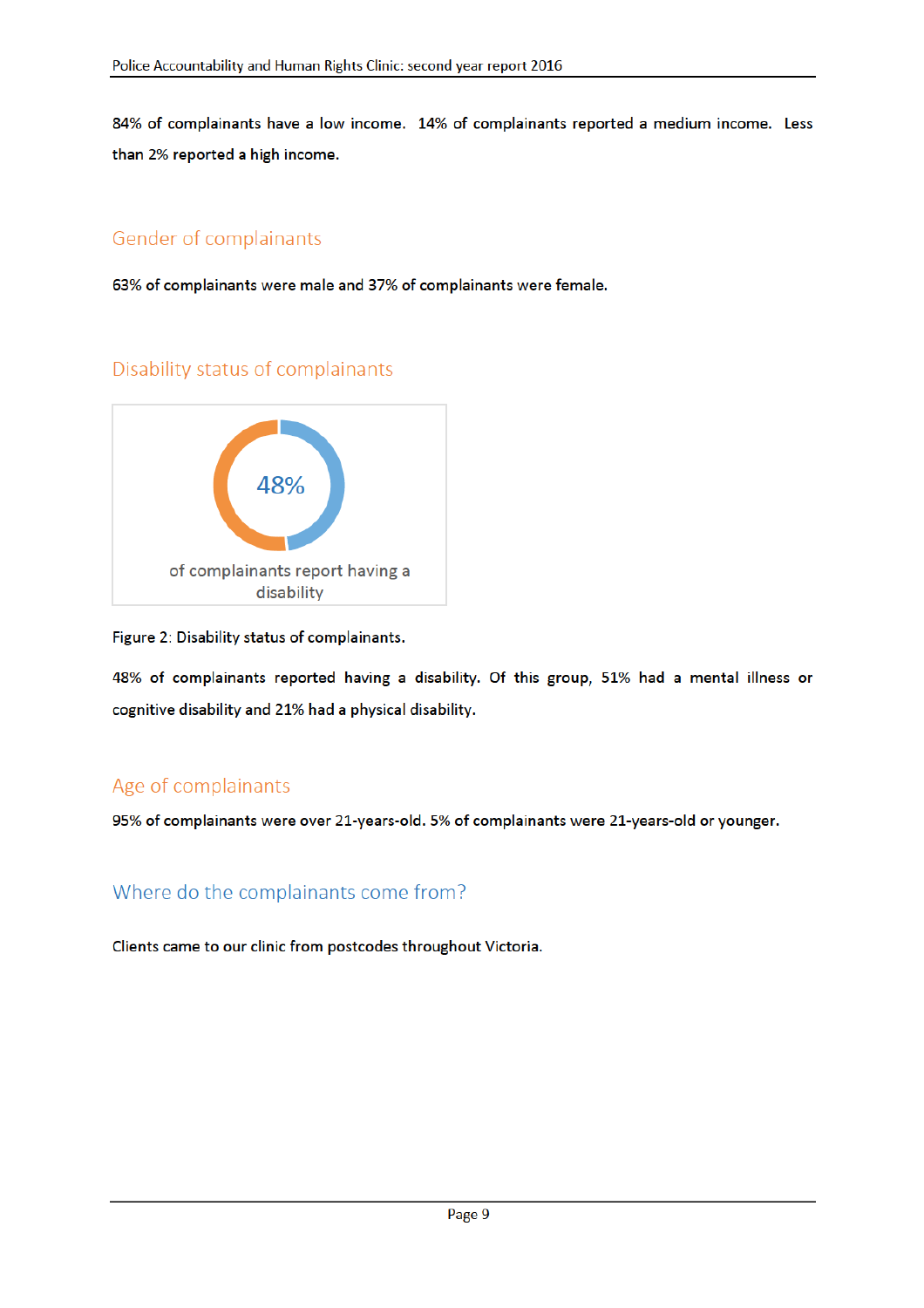

Types of allegations made to the Clinic

Figure 3: Types of allegations made to the Clinic.

The most common complaint received by the clinic was of duty failure (60) followed by excessive force (44). Excessive force is a complaint of unlawful assault. Unlawful assault is both a criminal and tortious allegation deserving the highest level of investigative response.

The next most common complaint received was harassment (complaints of unjustified laying of charges or threats to lay charges) (15). It is worth noting that this category of complaint is not normally one that should be remedied by a complaint. The way to remedy an allegation of unjustifiable charges is through a proper legal defence. The fact that people are coming to us to make complaints rather than obtaining a lawyer to assist with a defence is a further sign of significant unmet legal need in the area of criminal defence, which is compounded by changes to Victoria Legal Aid Guidelines which generally preclude people who are not at risk of imprisonment from Legal Aid funding, even when there is significant public interest in defending charges.

The next most common category of complaint was false imprisonment/arrest (11). A false imprisonment/arrest allegation is an allegation of an unlawful interference with a person's right to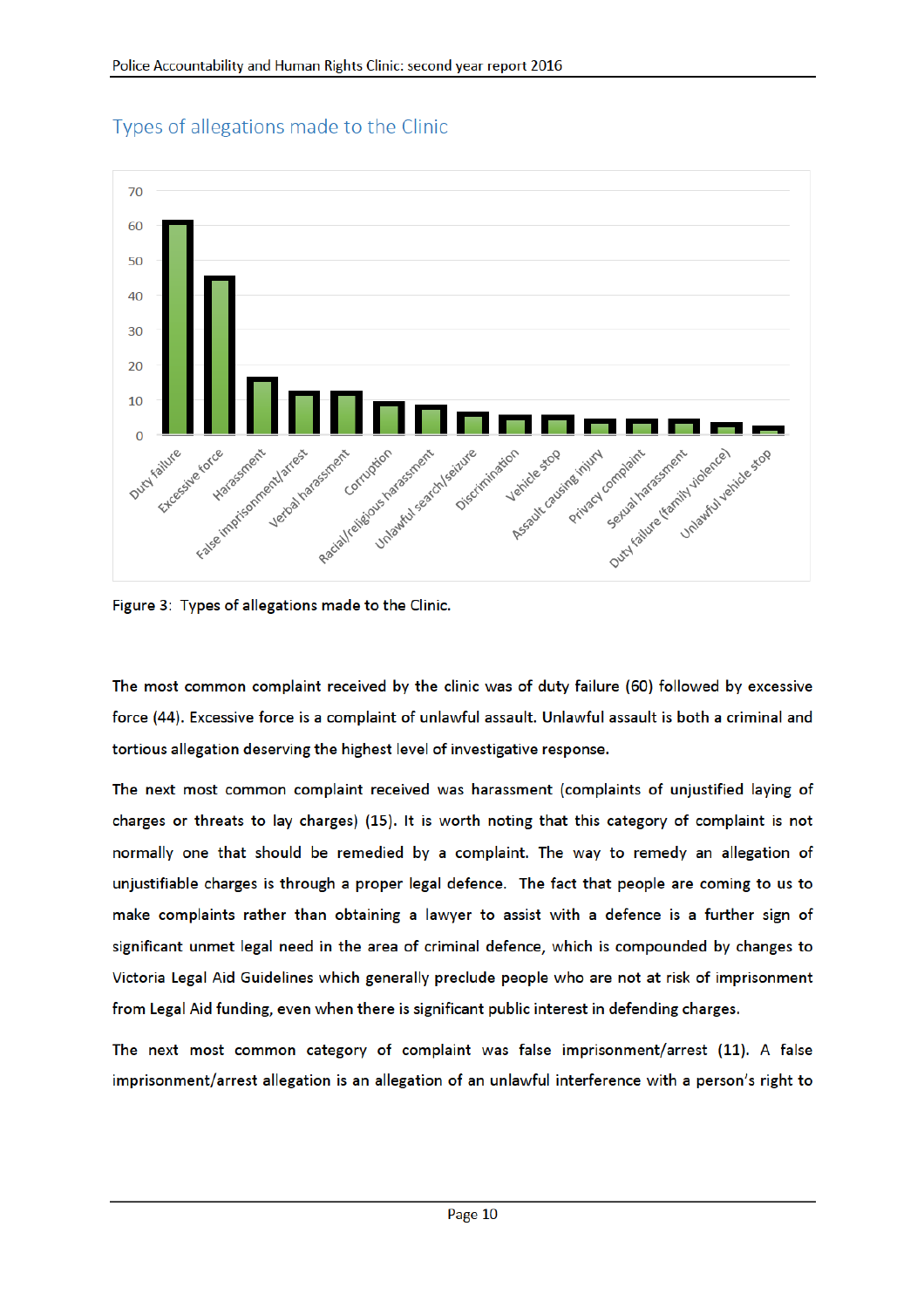liberty. These allegations can also constitute criminal and tortious conduct. Civilians in similar circumstances might be charged with assault or kidnapping<sup>5</sup>.

The high level of insulting language/verbal harassment allegations (11) are warning signals of attitudes that are not appropriate in a modern professional police agency and warrant serious investigation. Finally, the data also indicated high levels of complaints about corruption (8) and racial/religious harassment (7).

#### Unmet legal need

While the clinic opened cases for 45 people, 123 people who contacted our clinic for assistance received information only from us about the police complaint and freedom of information systems. Each of these individuals were seeking legal advice and ongoing assistance from us. These statistics reveal that even with our clinic operating, there is a very significant unmet need in the provision of advice and casework support for people making police complaints. Our lack of resources meant that we have had to turn away a very significant number of complainants that sought legal assistance.

Our lack of capacity to assist complainants with their criminal defence was the greatest source of complaint to our service (we turned away approximately 33 clients seeking criminal representation). The overwhelming majority of these clients were not risking a term of jail had they been found guilty of the offence and consequently were not entitled to a grant of legal aid. We anticipate that the overwhelming majority of these people would not have been able to be assisted by a CLC, would not have been unable to afford a criminal defence (84% of our clients had a low income) and would have had to represent themselves. Consequently, it is very likely the overwhelming majority would have entered guilty pleas in circumstances where they considered they were not guilty and where they considered the police had acted improperly or unlawfully.

Defending a person from charges such as resist/hinder/assault police, failure to give name and address and offensive language is a complex task requiring considerable understanding of statutory and common law. Representation in criminal defences of these matters where charges are improperly brought is a significant part of ensuring that police who engage in misconduct are held to account. The clinic's lack of capacity to represent these 33 people represents a critical and urgent area of unmet legal need.

 <sup>5</sup> Section 63A *Crimes Act 1958*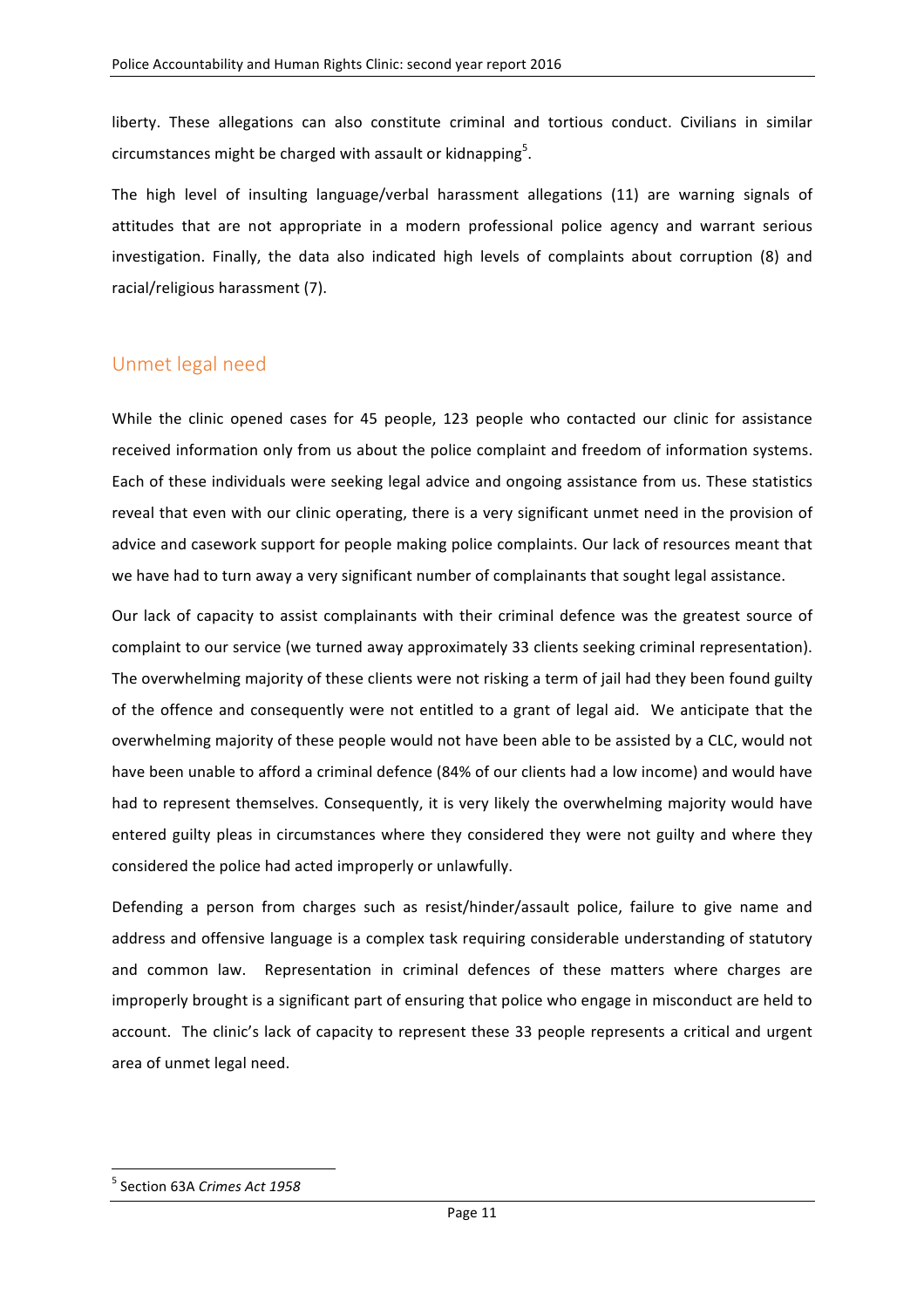### Complaints filed by the Clinic

In 2016, complaints were filed with either the Police Conduct Unit (PCU) or the Independent Broadbased Anti-Corruption Commission (IBAC) in 21 out of 45 cases opened with the clinic. In 16 out of 21 cases, the complaint was filed by FKCLC and in five of the 21 cases, the complaint was filed by the client.

The 21 complaints the clinic assisted with in 2016 represents a fraction of the overall number of allegations yet to be filed by the clinic from clients seen in 2016.

There are a number of reasons why many complaints are not filed immediately. In some circumstances complainants are concerned they may be charged by police or have been charged and wish to resolve the criminal process before lodging a complaint. In other circumstances, complainants wish to obtain further information from other sources including Victoria Police through FOI requests before they decide to make a complaint. While it is clearly preferable to lodge complaints as soon as possible, where clients instruct a delay in lodging, the clinic makes every effort to preserve evidence that may exist at the time of the incident such as CCTV footage and witness statements.



#### Choice of complaint forum

#### Figure 5: Choice of complaint forum by who filed the complaint (clinic or client)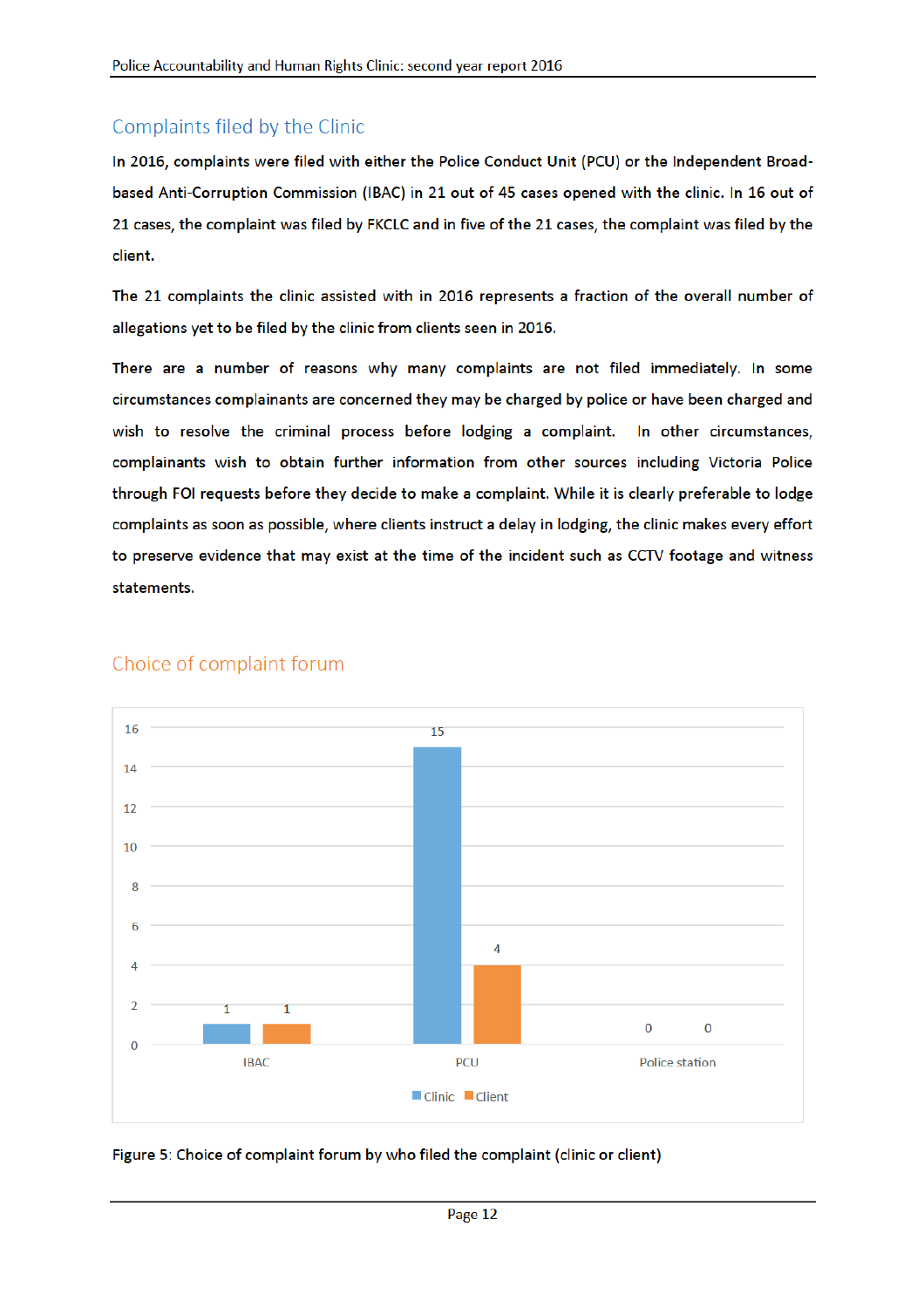15 of the 16 complaints filed by the clinic were sent to the Police Conduct Unit (PCU). 1 of the 16 complaints filed by the clinic was sent to the Independent Broad-base Anti-Corruption Commission (IBAC). 1 of the 5 complaints filed by a client was sent to PCU. 4 of the 5 complaints filed by a client were sent to IBAC.



Figure 6: Choice of complaint forum of the total (21) complaints filed.

From complaint work done by the FKCLC's Police Accountability Project, it is clear that IBAC is referring the overwhelming majority of complaints to Victoria Police for investigation, including complaints involving significant assaults. IBAC's annual report supports this observation.

More significantly however, there is a serious detriment facing complainants who complain to at first instance to IBAC. Frequently complainants wish to obtain documents from Victoria Police about the circumstances out of which a complaint arose and about the complaint investigation itself. However, once a complaint has been made to IBAC, even if it is subsequently referred to Victoria Police for investigation, Victoria Police refuse to provide documents about the incident to the complainant-citing section 194 of the IBAC Act. Section 194 of the IBAC Act creates an exemption from the operation of the FOI Act, for documents that relate to a complaint or investigation conducted under the IBAC Act. It has been interpreted as including all documents held by other agencies that are relevant to a complaint made to IBAC.

In February 2016, the Victorian Parliament's IBAC Committee recommended a review of this section. The clinic considers legislative change is required to ensure there is consistency in the law with respect to who can access documents relating to police misconduct allegations that are subject to a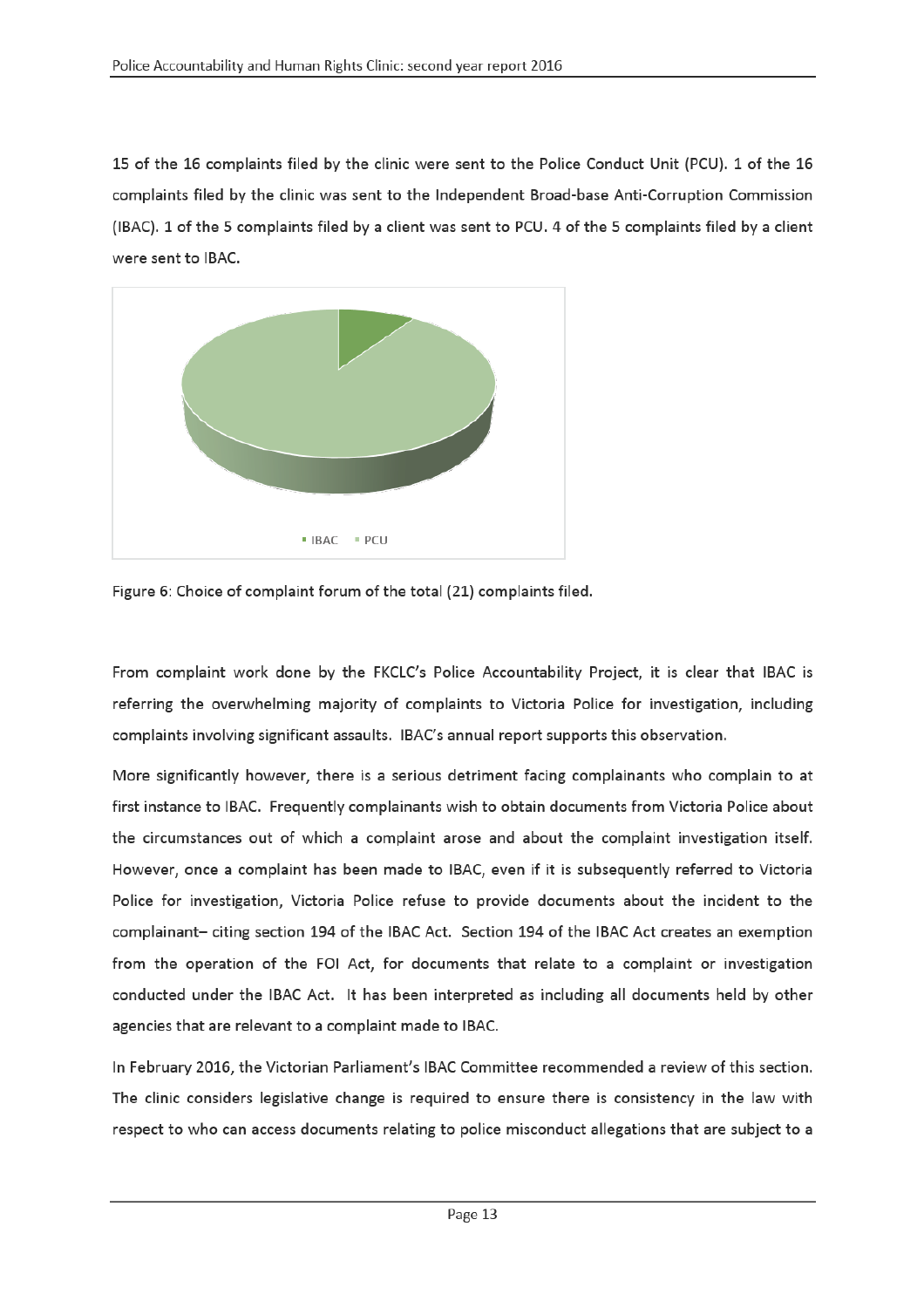complaint or investigation and to ensure greater transparency about complaints of police misconduct. For this reason, FKCLC has advocated for the removal of section 194 of the IBAC Act.<sup>6</sup>

Our recommendation that clients lodge complaints with Victoria Police is not because we consider Victoria Police is the appropriate body to investigate complaints. It is because no other body is performing this task: complaints made to IBAC inevitably end up being referred back to Victoria Police. Additionally, complaints made to IBAC result in the unacceptable concealment of Victoria Police documents through the operation of section 194 of the IBAC Act.

#### Classification of allegations filed as complaints

The 21 complaints filed by the clinic contained a total of 59 allegations. The allegations were generally classified pursuant to Victoria Police's Internal Discipline Investigation Guide ('DIG'), as set out in the table below.



#### Figure 6: Classification of the 59 allegations.

They have been classified as:

 $(20)$ C3-2 - Misconduct on Duty

<sup>&</sup>lt;sup>6</sup> See Submission on reforming section 194 of the Freedom of Information Amendment (Office of the Victorian Information Commissioner) Bill 2016, (6 March 2017), available as an appendix to the Victorian Legal and Social Issues Parliamentary Committee's Report of the Inquiry into the Freedom of Information Amendment (Office of the Victorian Information Commissioner) Bill 2016 (March 2017).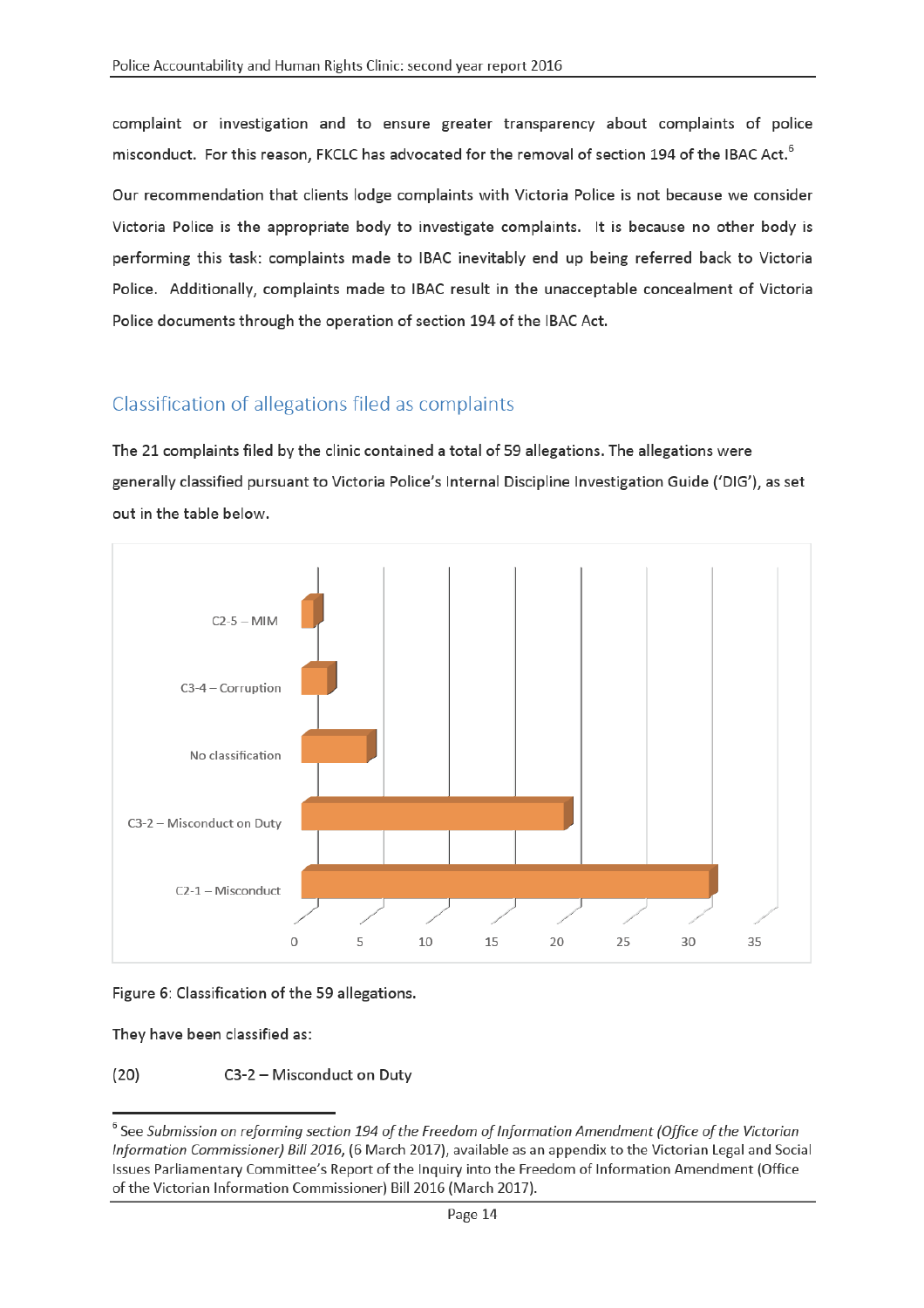- $(31)$  C2-1 Misconduct
- (1) C2-5 'MIM' (Management Intervention Model)
- (2) C3-4 Corruption
- (5) No classification provided

C3-2 (Misconduct on Duty)– This category is described in the DIG as including matters such as serious injury to the complainant and high-level discrimination or breaches of the *Equal Opportunity* Act 2010 and *Human Rights and Responsibilities Act 2006*.

C2-1 (Misconduct) – This category is described in the DIG as including matters such as "minor assault at the time of arrest" and "lower level" breaches of the *Equal Opportunity Act 2010* and *Human Rights and Responsibilities Act 2006*.

C3-4 (Corruption)– This category is described in the DIG as including allegations of deliberate unlawful conduct by members of police personnel who misuse their position.

C2-5 (Management Intervention Model) – This category is described in the DIG as including allegations of a minor nature such as "rudeness and over zealousness" and breaches of the Victims Charter Act. Under the MIM, a Sergeant or Senior Sergeant, who is the officer in charge of the police station that the complaint about officer is from, investigates the complaint.

If a complaint is classified as C2-3, C2-1 or C3-4, PSC will either allocate an investigator from a different police station to examine complaint or it will undertake the case itself under its own investigations team. Consideration for making this decision is based on factors such as how serious the allegations are and if the issue is currently in the media.

Clients express particular distrust with the system if an investigation is done as a MIM file. They are concerned officers at the same station could be friends and an investigation in these circumstances may be biased.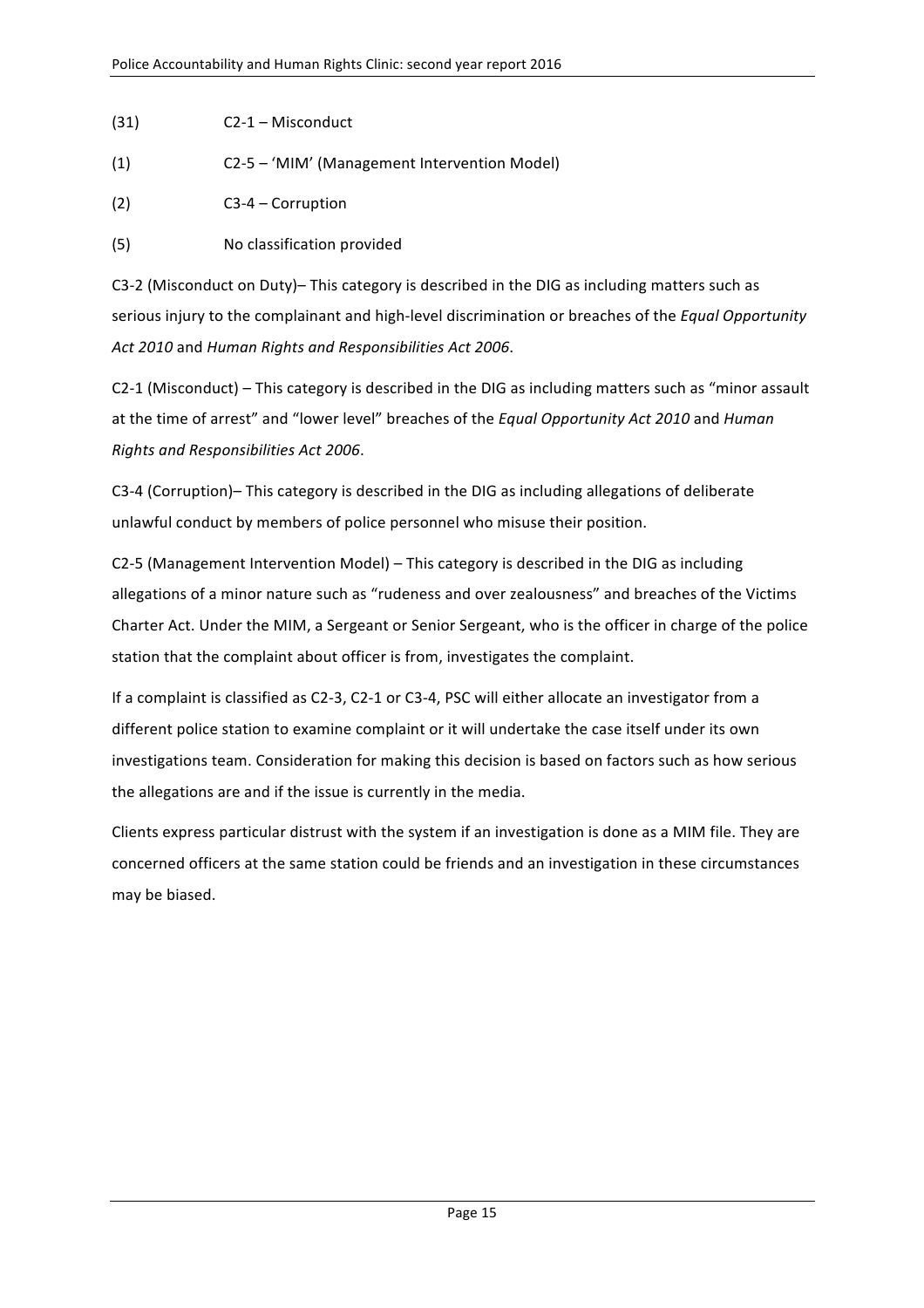# Outcome of the investigations

Below are the possible investigation outcomes.

| <b>Allegation</b>   | <b>Meaning</b>                                                            |
|---------------------|---------------------------------------------------------------------------|
| determination       |                                                                           |
|                     |                                                                           |
| Substantiated       | Allegation found to be true.                                              |
| Lesser deficiency   | Means a matter uncovered during an investigation not forming part of      |
|                     | the complaint laid, requiring remedial action, such as failure to         |
|                     | complete an official document.                                            |
| Unable to determine | Means that the available evidence does not permit the investigation       |
|                     | officer to establish whether the complaint is true or not.                |
| Not proceeded with  | Means that the complaint is recorded as a file initially but is not       |
|                     | proceeded with, due to the unwillingness of the complainant to supply     |
|                     | information and is unwilling to withdraw the complaint or there is        |
|                     | some other reason for being unable to take the complaint further.         |
| Withdrawn           | Means that a complainant having made a formal complaint then makes        |
|                     | a written request that the complaint investigation cease.                 |
| No complaint        | Means a query or complaint by a person that is subsequently found to      |
|                     | be an action sanctioned by the law, or a complaint lodged by a third      |
|                     | party which is denied by the alleged victim who has no complaint to       |
|                     | make.                                                                     |
| Not substantiated   | Means the weight of available evidence does not support the account       |
|                     | of events as described by the complainant, but is weighted in favour of   |
|                     | the account given by the member of police personnel.                      |
| <b>Unfounded</b>    | Means the available evidence clearly establishes that there are no        |
|                     | grounds for the complaint whatsoever.                                     |
| <b>Exonerated</b>   | Means that the evidence clearly establishes that a particular member      |
|                     | of police personnel is not involved in a complaint, or is completely free |
|                     | from blame.                                                               |
| <b>False report</b> | Where there is sufficient evidence to charge the complainant with         |
|                     | making a false report to police.                                          |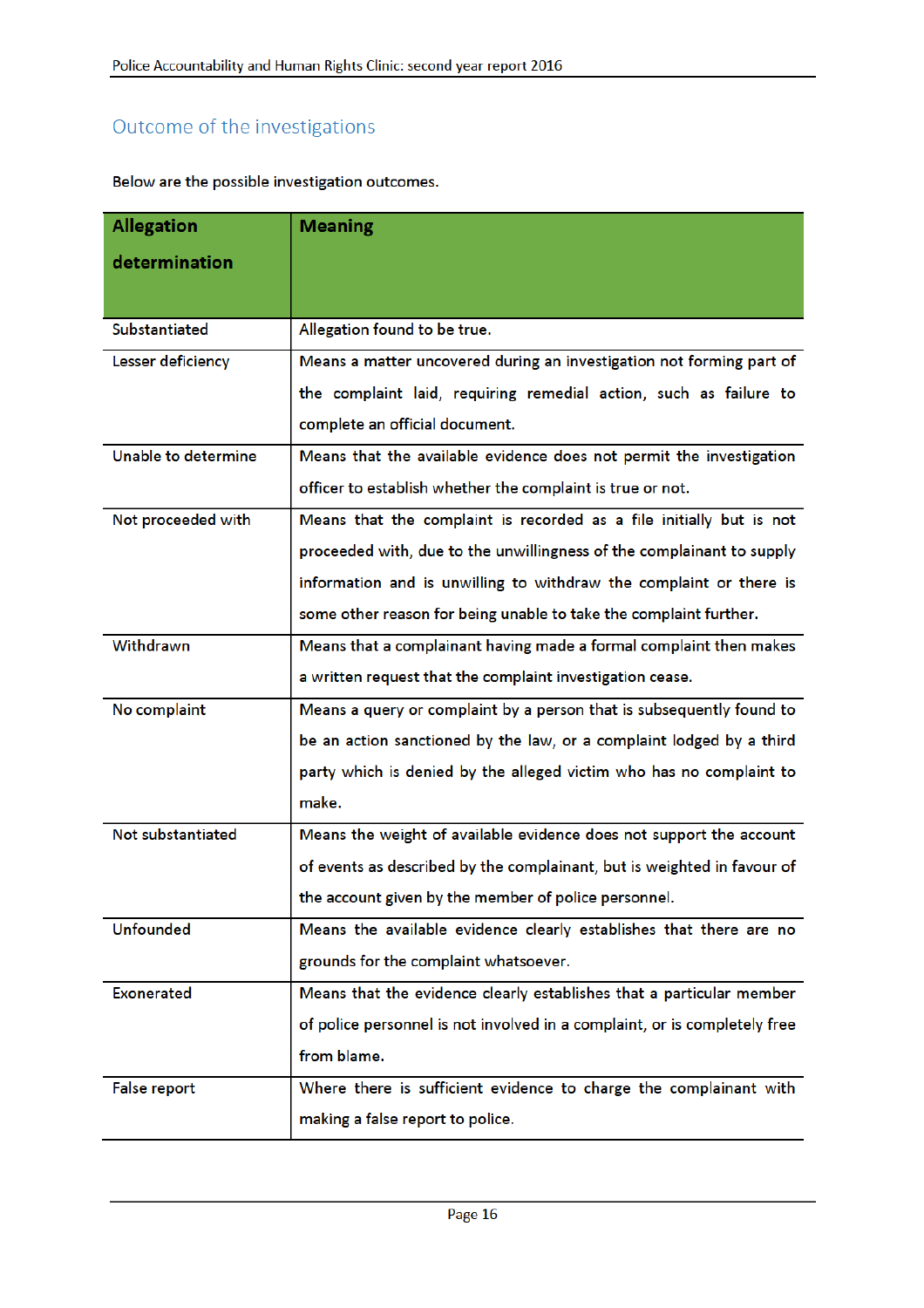#### Outcome of the investigations

Of the 44 allegations filed with either PCU or IBAC for which the investigation has been concluded, 18 allegations were determined "not substantiated", 14 were determined "unfounded", 7 were determined "no complaint", 4 were determined "unable to determine" and 1 allegation was determined "substantiated".

An additional 15 allegations are yet to be determined.



Figure 5: Results of the investigations

#### **Complaint Outcomes**

Only 1 of the 59 allegations made in matters lodged through the clinic for which the investigation has been concluded (44 in total), was substantiated through an investigation.

With only one allegation substantiated, could it be that the 43 others were ill-founded or lacking in evidence, or is this substantiation rate (2%) an indication of bias within the investigation and decision-making process?

In our view, the low substantiation rate is a clear indicator of investigative and decision-maker bias. On the basis of the material available to us, we disagree with the outcomes of numerous complaint decisions.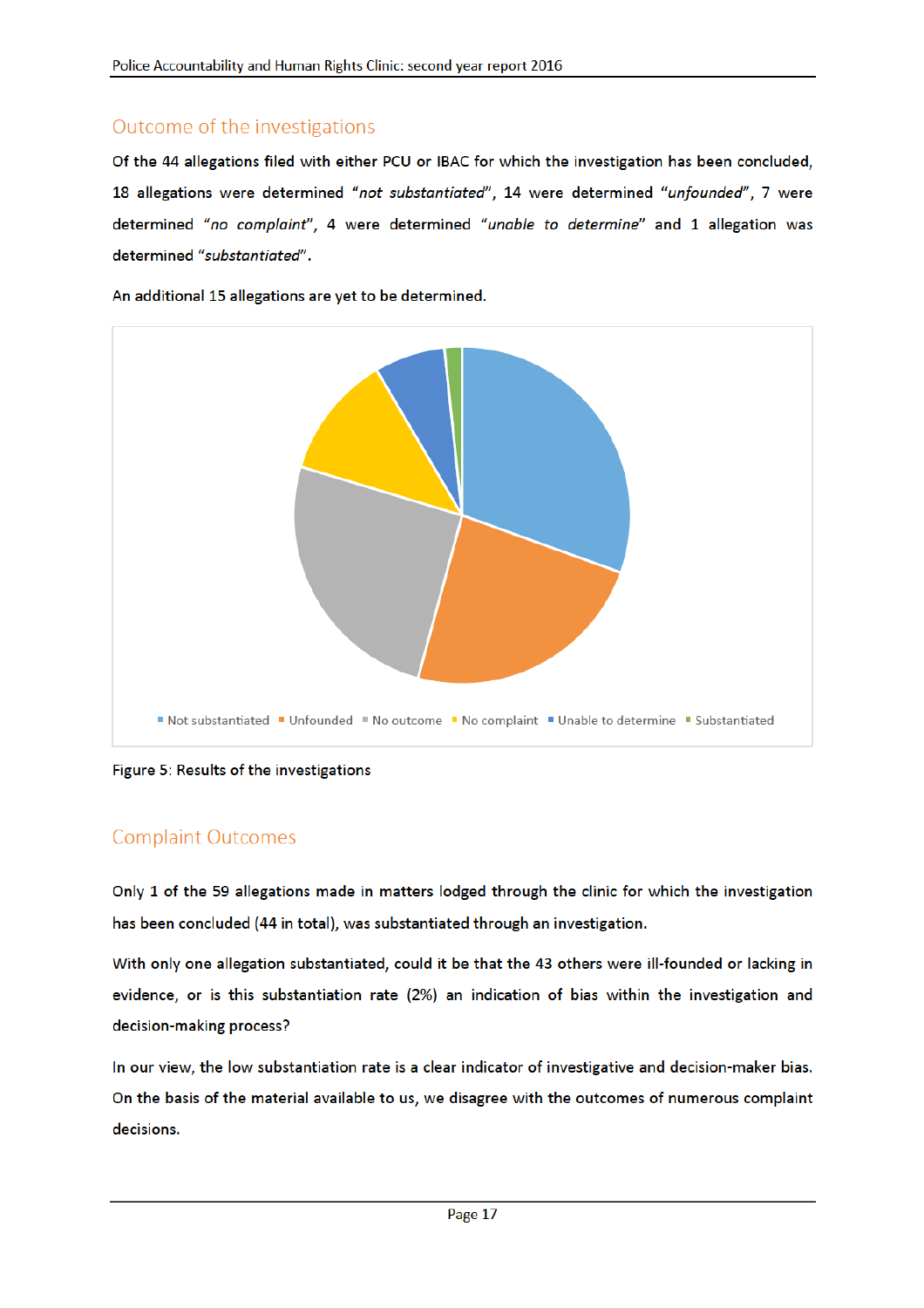#### Case studies

There are humans behind the statistics reported above. One of the reasons the clinic exists is to support people who would be otherwise reluctant to make complaints about police conduct.

Generally, we are able to facilitate the process by arranging for investigators to attend the legal centre or at a police station to take a statement from a complainant in our presence. However, on occasions our capacity to advocate on behalf of our clients is undermined when investigators contacted complainants directly, notwithstanding an investigator's knowledge that a legal representative has been engaged. As many complainants do not wish to speak to police on their own, direct contact by an investigator undermines our capacity to reassure complainants that we can assist them through the process. Many would not choose to make complaints if they knew an officer would turn up unannounced on the doorstep.

The seven case studies below represent a very limited summary of some of the issues raised in the complaints. 

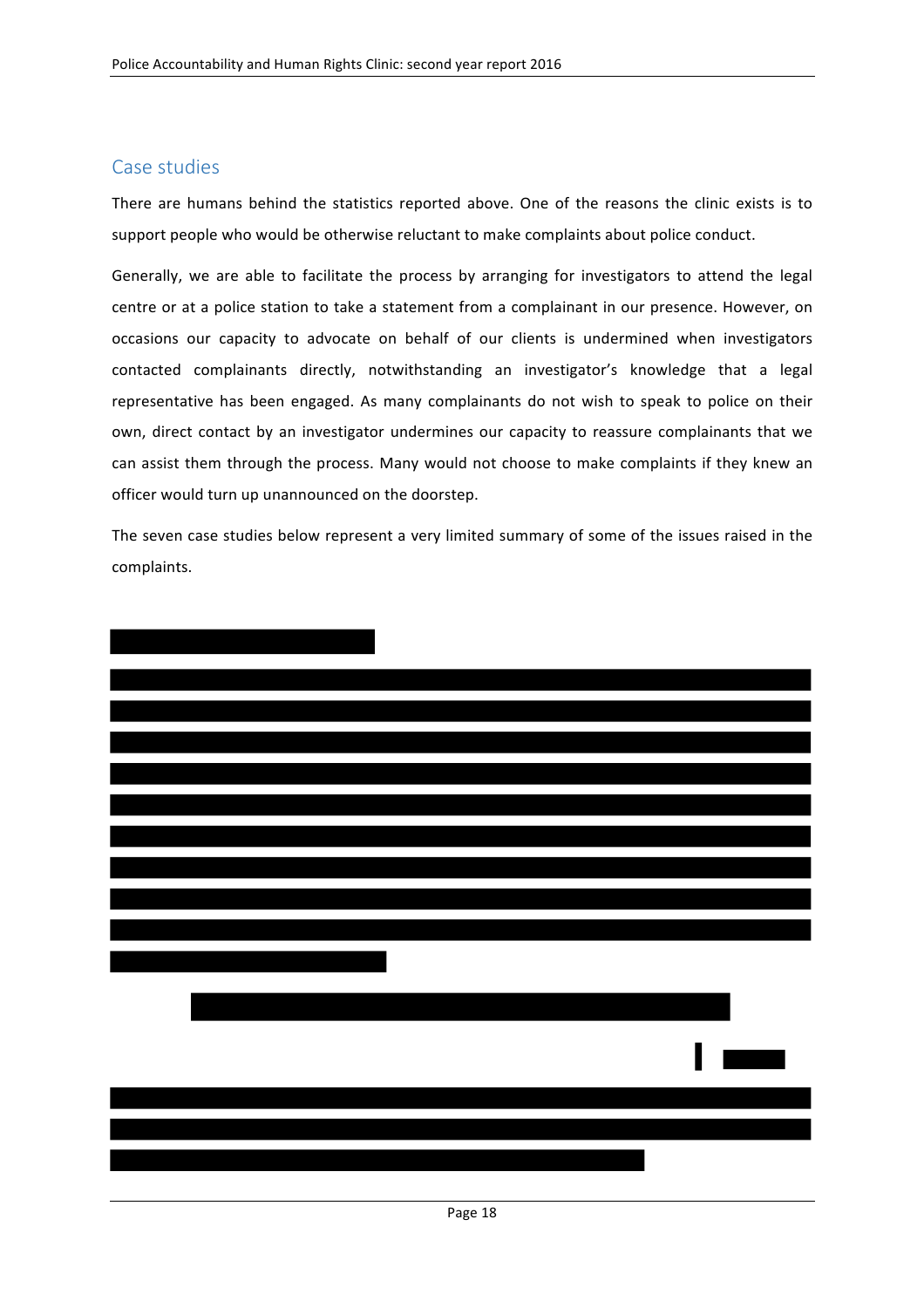|  |  | L<br>سي |
|--|--|---------|
|  |  |         |
|  |  |         |
|  |  |         |
|  |  |         |
|  |  |         |
|  |  |         |
|  |  |         |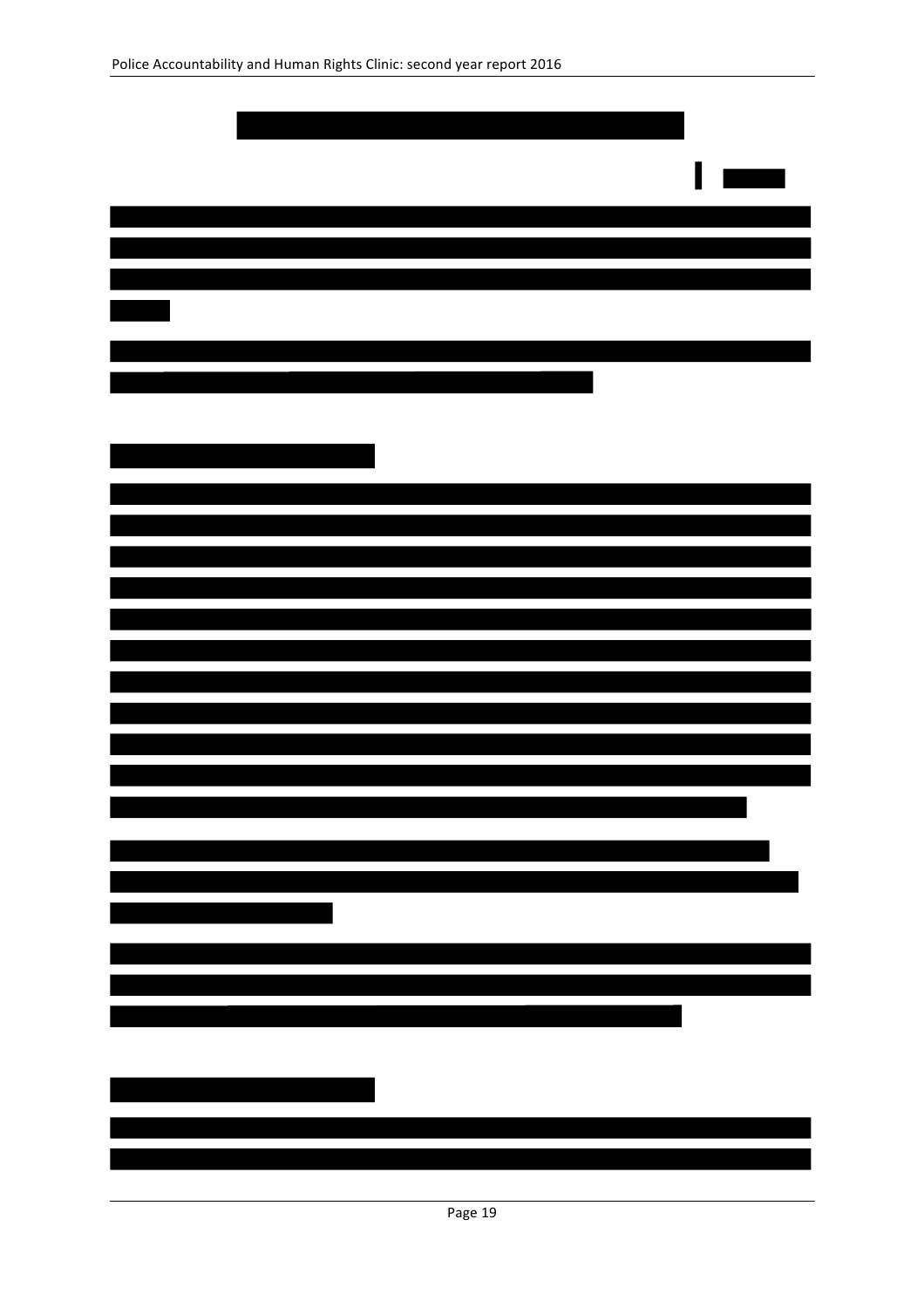|  | $\blacksquare$ |
|--|----------------|
|  |                |
|  |                |
|  |                |
|  |                |
|  |                |
|  |                |
|  |                |
|  |                |
|  | $\mathbf{I}$   |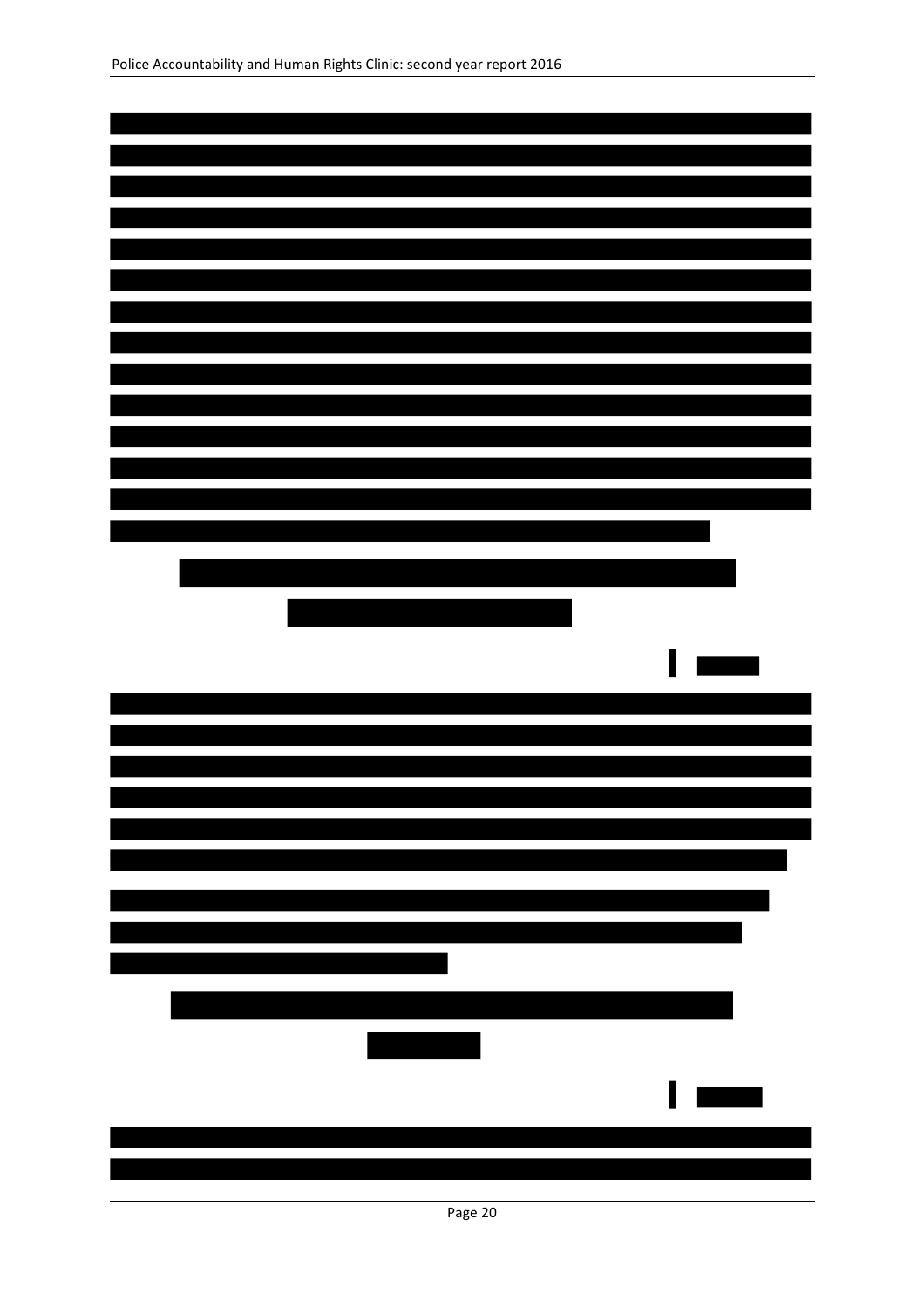| <u> 1989 - Johann Barn, mars eta barnar eta politikaria (h. 1989).</u> |  |
|------------------------------------------------------------------------|--|
|                                                                        |  |
|                                                                        |  |
|                                                                        |  |
|                                                                        |  |
|                                                                        |  |
|                                                                        |  |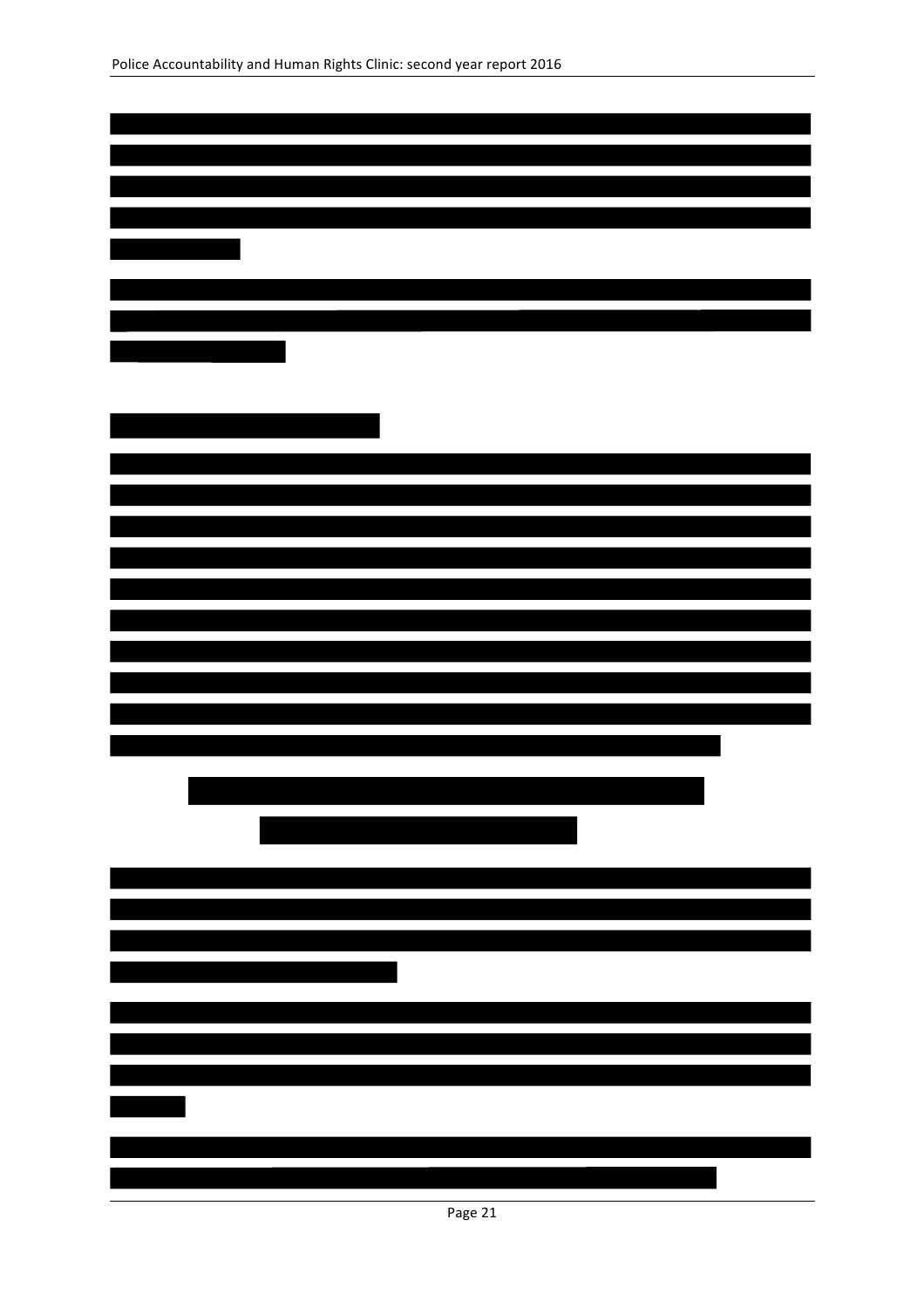

#### Case Study 7:

In 2013, our client was stopped by police officers while heading into the City with his ex-girlfriend. Our client was carrying his ex-girlfriend's bag when he was searched and placed under arrest. The police did not provide our client with a reason for the arrest. At the station, our client was told that he was going to be charged with theft of the handbag, jewelry and mobile phone in his possession. After an extensive interview our client was told he could leave the station, however, when attempting to recover his house keys from the front desk, he was told he had not given his keys to the officers. A group of seven officers proceeded to call our client a "black cunt", "nigger" and say, "you fuckin African, go back home". At around 6:40 am, our client walked out of the police station and broke a car mirror in frustration. Four officers came out and 3 guns were pointed at him. Our client was hit on the back of head, possibly with gun, and kicked. From this, his teeth were knocked out and he lost consciousness. Our client was placed in a cold police cell with these injuries without water or medical attention. At 3pm, our client was taken to the Magistrates Court and released. Our client never got his house keys back, forcing him to change his locks.

"It's something that will never go away, like a big scar"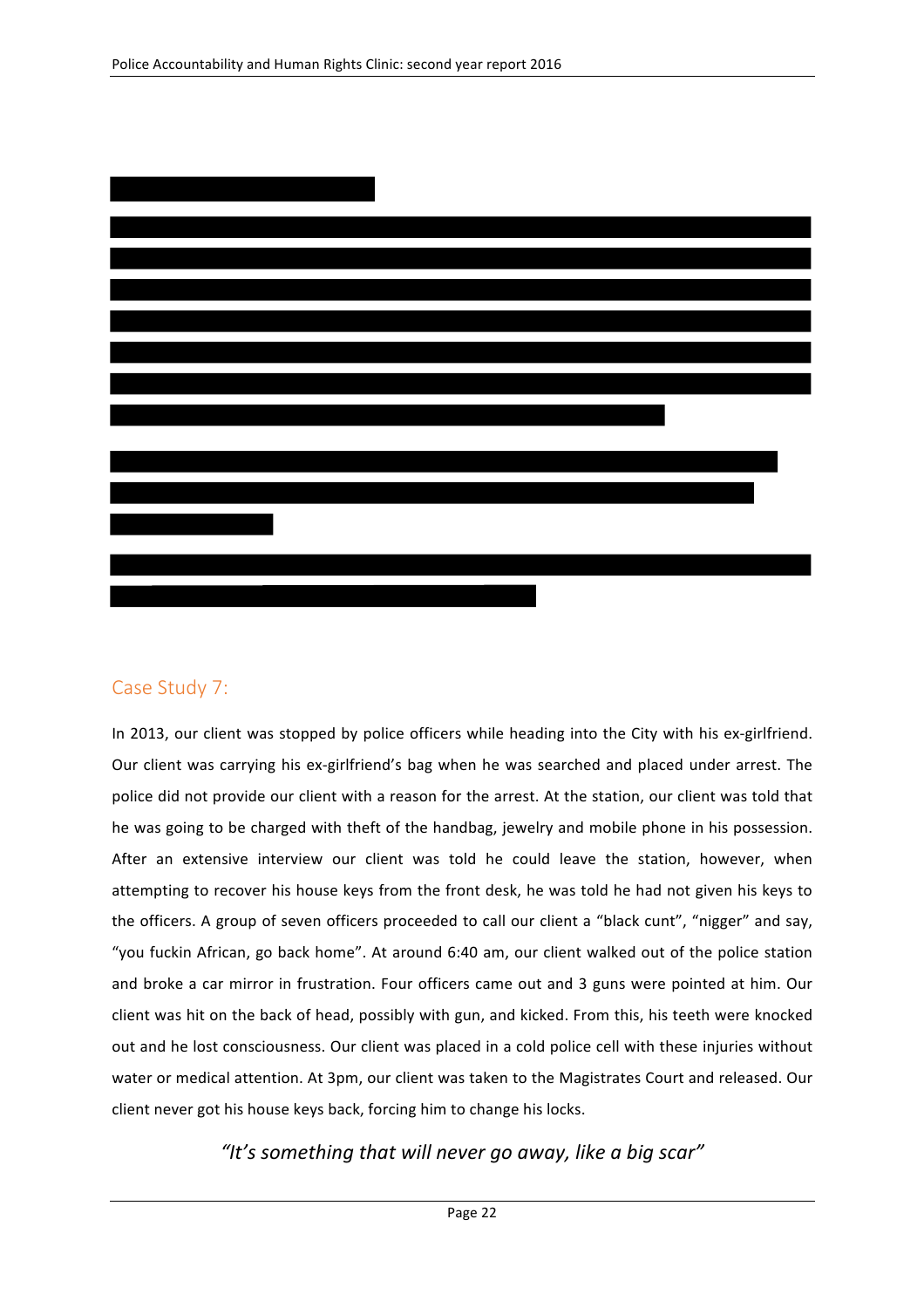#### *-* Our client

Our client's police complaints were sent to the Police Conduct Unit (PCU). Our client alleged Misconduct on Duty (C3-2). The complaint came back 1 x no complaint, 1 x unable to determine and 1 x substantiated. There was no outcome for the police. In June 2017, this outcome was sent to IBAC for review.

#### "I just want this case to end so that I can get back to my life"

#### *-* Our client

Following the incident our client noticed issues with his memory. He finds it hard to recall everything from day-to-day calls with his children to the details of larger events in his life. This is a highly distressing feeling. His relationships with his family remain strong but he finds it hard to build romantic relationships. More than anything, our client would like to move on, but he cannot do that until the legal proceedings are finalised. This state of limbo is extremely hard for our client.

These allegations engage s.10 (protection from torture and cruel, inhuman or degrading treatment) and s.21 (property rights) of the *Charter of Human Rights and Responsibilities Act 2006*.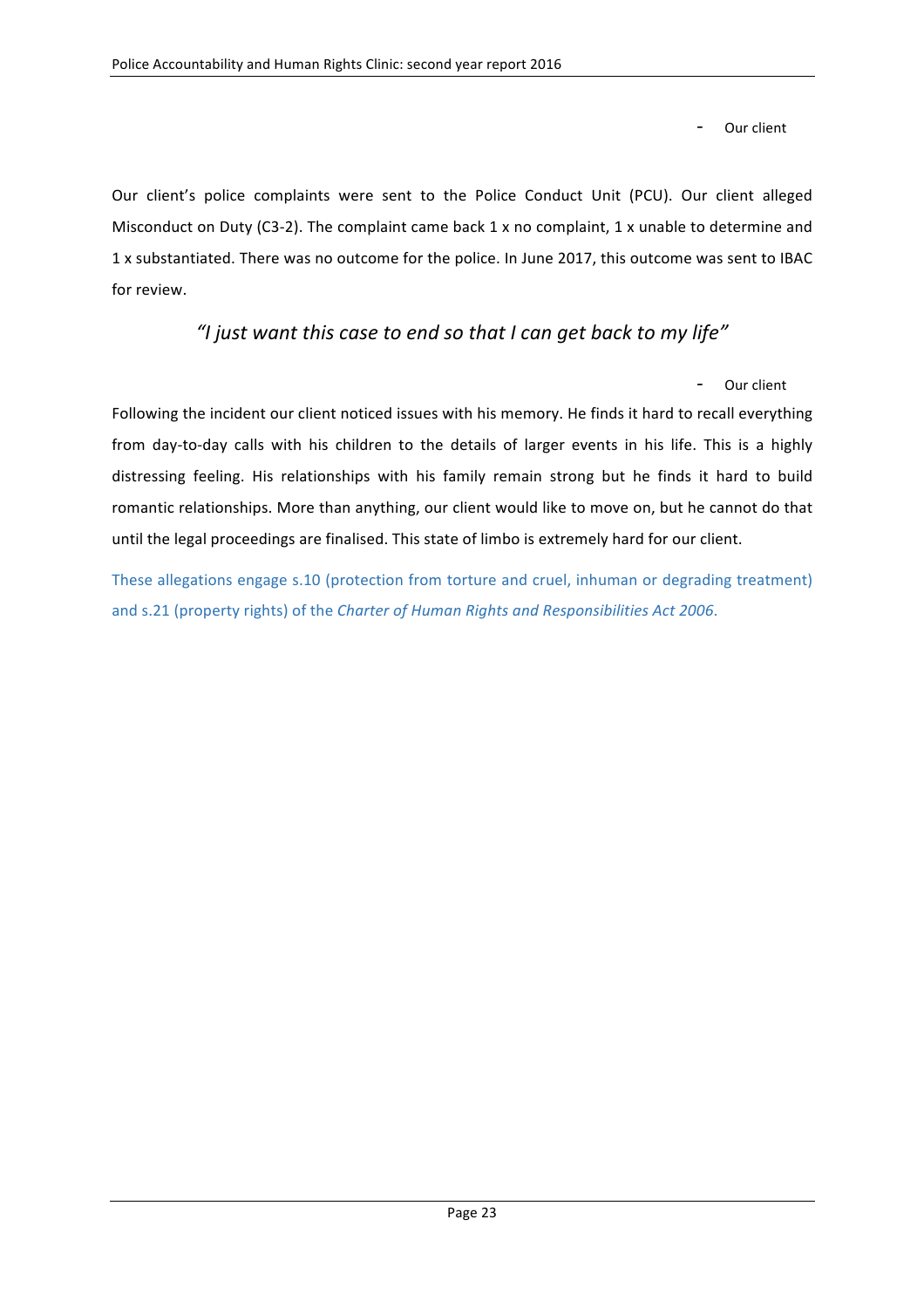#### Case Study 8:

In 2014, our clients (anonymous), two brothers, attended a charity event. While locked outside due to an unrelated incident, they allegedly spotted a young woman being sprayed with capsicum spray and kicked. A large group of patrons rushed over and as they approached the young woman, a number of ununiformed police officers made themselves known.

Our clients and a number of the other patrons were unhappy with how the officers were treating the young woman. Verbal and physical altercations between the officers and the some of the patrons broke out. Our client, Client A, was allegedly pushed and shoved by officers and then taken to the ground and capsicum sprayed when he tried to step away from officers. Client B tells us that he too was set upon by police. He allegedly had his legs kicked out from under him and was dropped on his head and kicked in the face before being handcuffed and shoved into the divisional van. The officers' rough treatment left Client B with a fractured nose, bleeding cuts and swollen bruises.

Our clients' police complaints were sent to the Police Conduct Unit (PCU). Our client alleged two instances of Misconduct (C2-1). The complaints came back not substantiated. There was no outcome for the police. The complaints were investigated by another member of the same police department against whom complaints were made.

Client A says:

"It was very depressing  $-1$  don't think the system is designed to help people who have been victimised by police. My experience is police protect each other, there's no real way to do anything about it when you are on the wrong end of police misconduct."

Client B says:

"It was a joke that it was investigated by a colleague of the officer we complained against. *It should have been independently investigated. I didn't expect anything from it. I didn't pursue further action because I didn't want to be targeted by police."*

These allegations engage s.10 (protection from torture and cruel, inhuman or degrading treatment) of the *Charter of Human Rights and Responsibilities Act 2006.*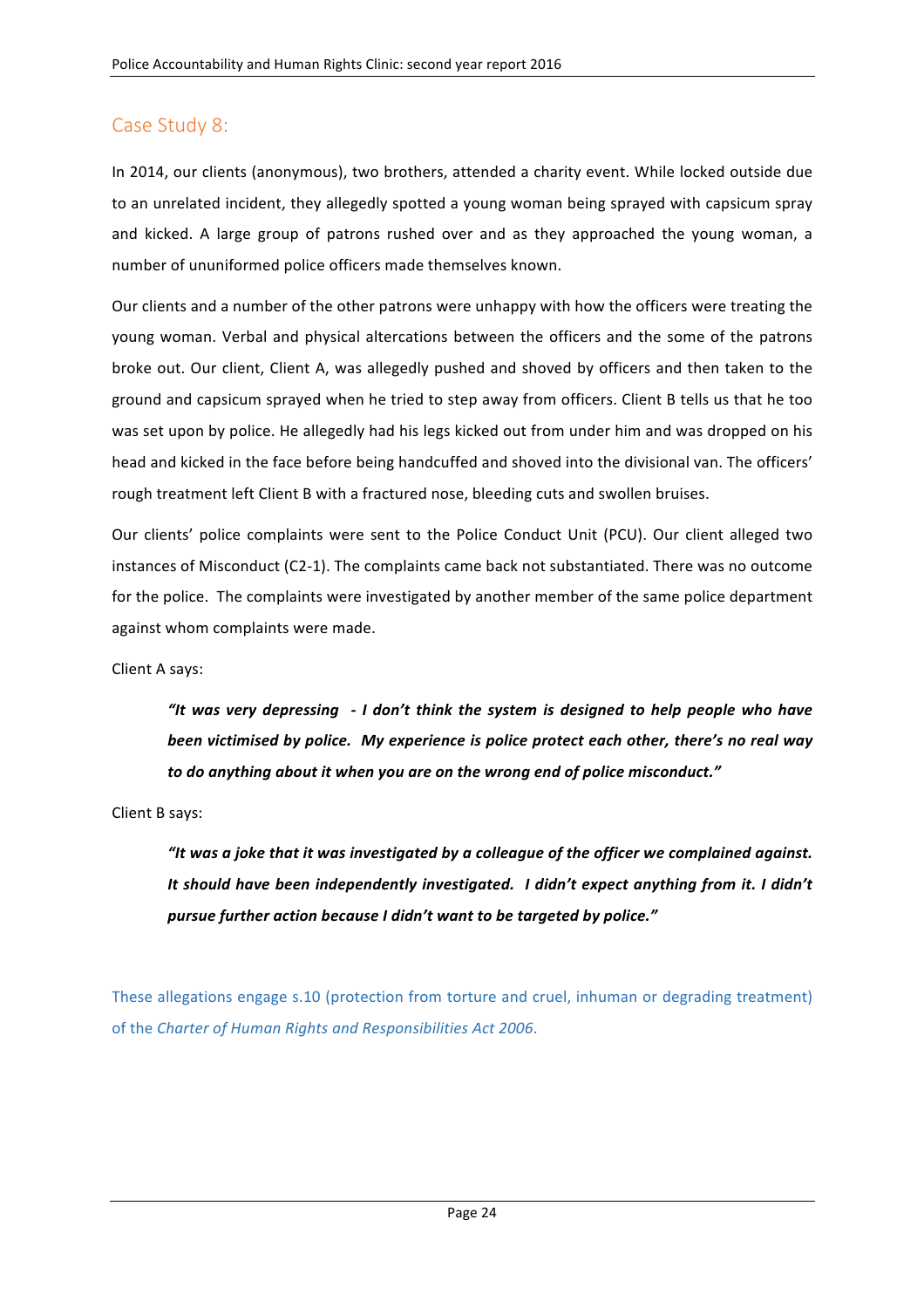#### Recommendations

The clinic reiterates the 22 recommendations of the FKCLC's 2017, Independent Investigations of Complaints Against Police Policy Briefing Paper.<sup>7</sup> 17 of these recommendations relate to the investigation of police misconduct complaints, generally (the others relate to the investigation of deaths caused by police). These 17 recommendations, which are below, are supported by the data and case work of the clinic and by research conducted by FKCLC and other organisations on best practice models for police misconduct investigation:

- 1. There should be independent investigation of all police misconduct complaints other than customer service complaints. (Customer service complaints should not include complaints that involve allegations of discrimination or duty failure (including in relation to family violence) or complaints about breaches of human rights. To ensure transparency and consistency, what constitutes a 'customer service complaint,' should be set out in a publicly accessible and plain language policy document that is widely available online and in police stations.
- 2. Investigations of police complaints must adhere to procedural fairness in decision making (for example, complainants should be informed before a complaint is dismissed and have opportunity to comment on any adverse material which may affect the complaint outcome. For example, complainants may be able to provide further information, witnesses or evidence and correct false assumptions).
- 3. Investigation decisions must be explained, recorded in writing and publicly available, subject to appropriate and necessary redactions.
- 4. Investigation decisions must be administratively and judicially reviewable.
- 5. Investigation files must be provided to complainants under Freedom on Information legislation, subject to lawful exemptions. To facilitate this, section 194 of the IBAC Act should be removed.
- 6. Legislative time limits need to be set for finalisation of investigations and for the gathering of critical evidence (like CCTV footage) and interviewing witnesses.
- 7. There should be provision of immediate access to an the independent body, of police held CCTV footage;
- 8. The maintenance of an electronic database of police complaints and outcomes that is accessible and searchable by an independent body, that includes relevant demographic information about the complainant such as race/ethnicity/aboriginality and which has clear guidelines on how and what information should be recorded. Customer service complaints should also be recorded on this database. Records of complaint histories should be mandatorily reviewed by independent investigators at the commencement of each investigations so that pervasive breaches of conduct by individual officers are acted upon through appropriate disciplinary procedures.
- 9. Complainants should be informed before an independent body refers a complaint to Victoria Police for investigation (which, as we argue above, should only be where the independent body considers the complaint relates to customer service).
- 10. The public should have adequate access to information about police complaint, investigation processes and review rights. This requires:
	- a. Provision of material/information in multiple languages;
	- b. Creation of a Complainants' Charter;

 <sup>7</sup> http://www.policeaccountability.org.au/wp-content/uploads/2017/09/Policy-Briefing-Paper-2017\_online.pdf